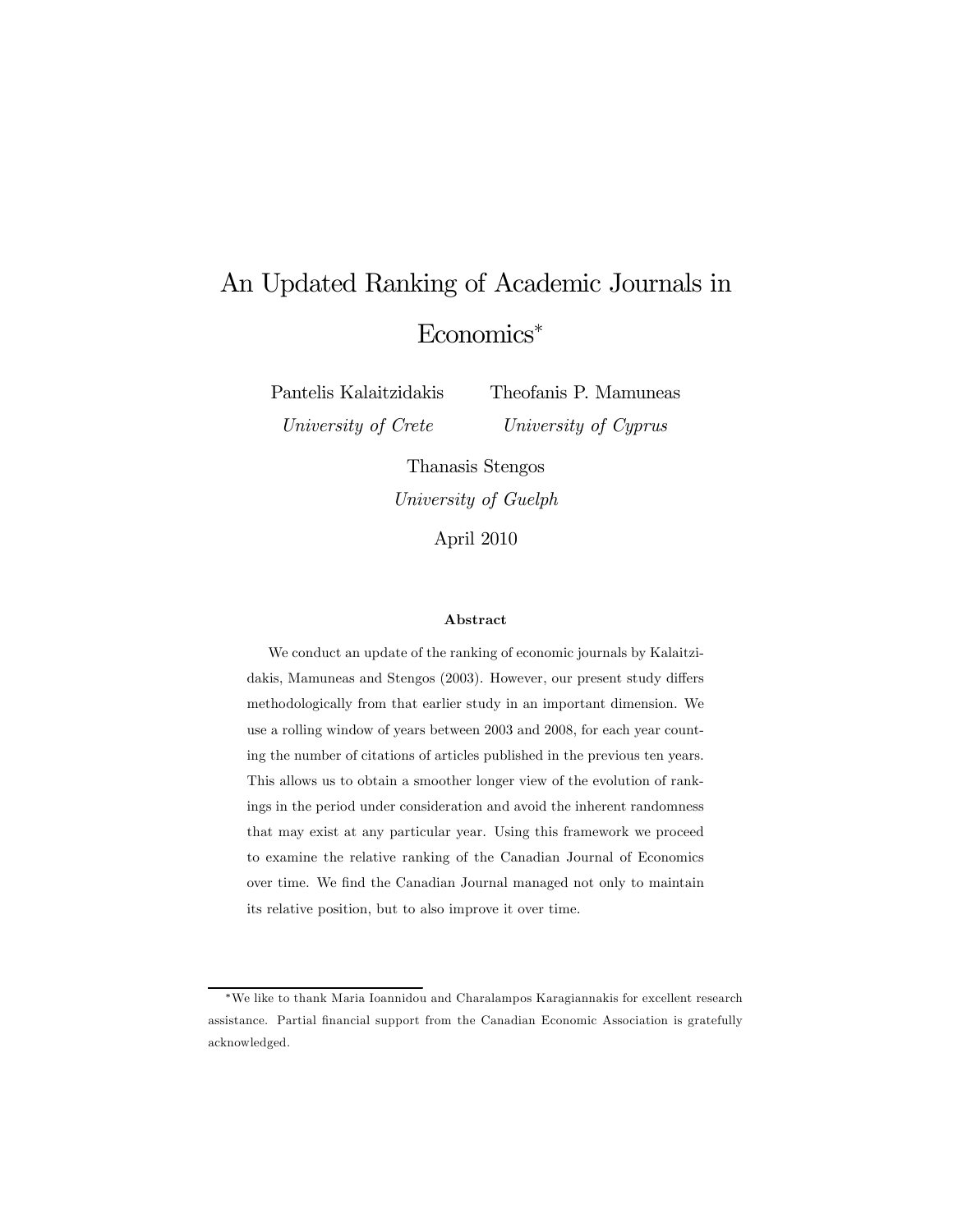### 1 Introduction

There has been an important professional tradition within economics to rank journals and the literature on the subject has grown considerably in the past twenty years. Some important papers in the literature include Liebowitz and Palmer (1984) , Laband and Piette (1994), Kalaitzidakis, Mamuneas and Stengos (2003), Palacio-Huerta and Volij (2004), Liner and Amin (2006), Kodrzycki and Yu (2006), Kóczy and Strobel (2007) and Ritzberger (2008). Journal rankings have been used as tools to evaluate the research performance of economics departments. They act as important signals for attracting new faculty and retaining older ones in highly ranked institutions and also attracting the best graduate students with academic aspirations.

An important argument in favor of journal rankings is the vast proliferation of new journals which makes the need for an objective comparison of the different research outlets imperative. It is the attempt to "objectify" scientific quality that makes the rankings exercises worth while as they foster the development of scientific standards and provide an indicator of scientific quality for those not only inside but also outside the profession. The objective premise on which rankings are based is that one paper cites the results that were obtained in another as these results were presumably important in the development of the arguments advanced in the current paper. It is the understanding that papers in a given field will quote the relevant literature in that field and any omissions are going to be attributed to random errors. Also, it is the case that certain pieces of work become such classics that there is no need to refer to the original source and they are simply referred to by name, e.g. the Solow-Swan growth model or Nash equilibrium. For the rest though, the assumption is that quality of a particular piece of work is captured in general by the citations that it generates.

In this paper we develop new journal rankings that are an updated version of the earlier work of Kalaitzidakis, Mamuneas and Stengos (2003). We use the same source of data from the Journal of Citation Reports (JCR) for the same category economics using the same iterative eigenfactor methodology and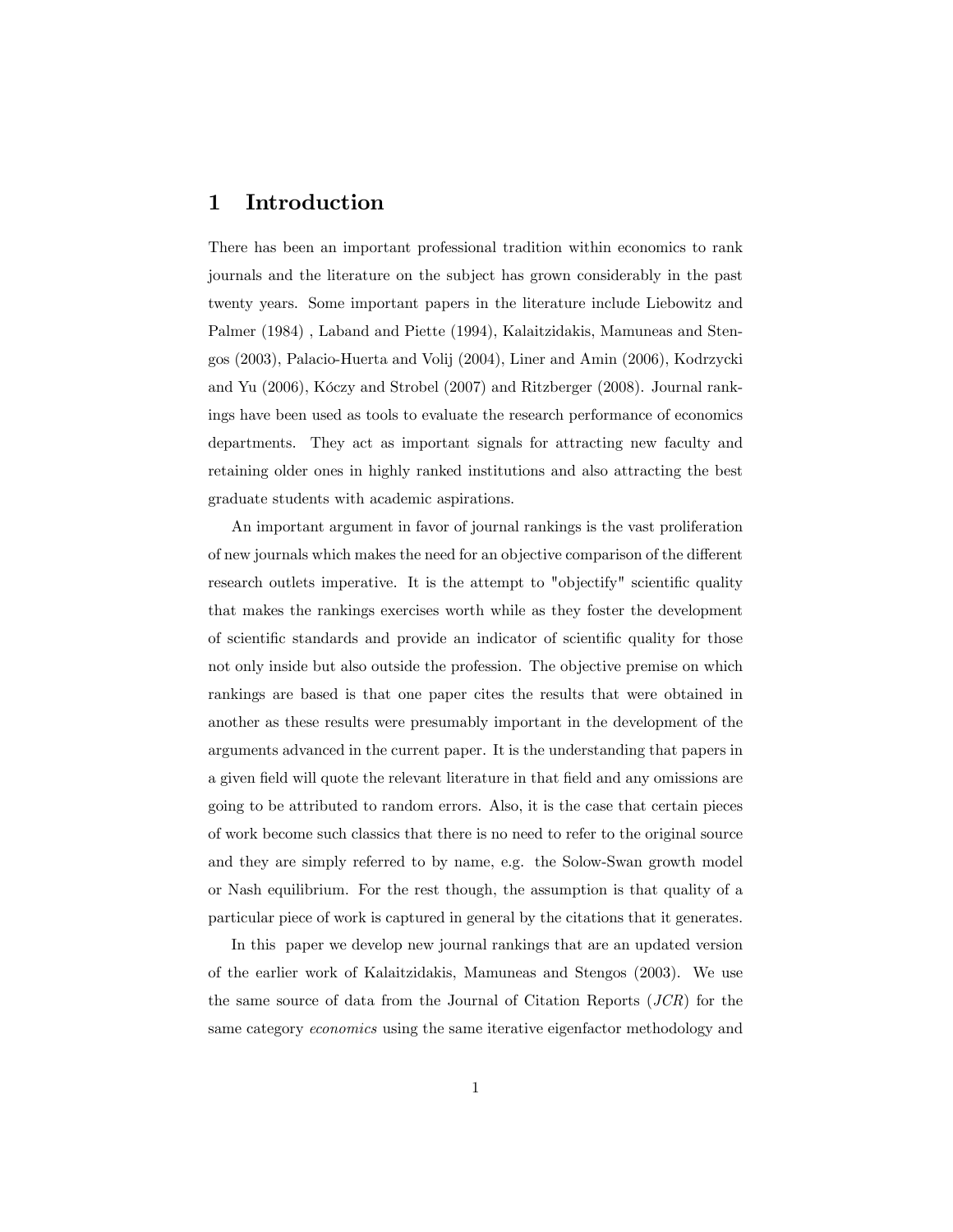corrections to arrive at the current rankings. However, the present study differs methodologically from that earlier study in an important dimension. We use a rolling window of years between 2003 and 2008 to conduct our analysis, for each year counting the number of citations of articles published in the previous ten years. For example, in 2008 we count the number of times articles published in 2008 cited articles published in the ten year period, 2008 to 1999. Similarly for 2003, we count the times articles published in 2003 cited articles published in the ten year period, 2003 to 1994 and similarly for all the in between years. This allows us to obtain a smoother longer view of the evolution of rankings in the period under consideration and avoid the inherent randomness that may exist at any particular year due to the given set of journals used in the analysis of that year. Over time, there is a proliferation of new journals and in our analysis in 2008 there are 209 journals, whereas in 2003 only 169. Overtime, the effect of such differences in size of the set of journals is smoothed out and it becomes less of an issue.

We further proceed to examine the relative performance of the Canadian Journal of Economics  $(CJE)$  over this period. The  $CJE$  is the official journal of the Canadian Economics Association and it appears in its current form since 1968. In earlier rankings, the CJE was ranked fairly high, see for example Liebowitz and Palmer (1984), where it was ranked just outside the top quartile group of journals (28th out of 108 journals), but it slipped to about the median in subsequent rankings, see Laband and Piette (1994), where it fell to the 62nd position out of 130 journals. However, it recovered to nearly the top quartile in Kalaitzidakis et al (2003), (42nd position out of a set of 159). In this paper, we find that the above relative improvement was not an aberration and that over the 2003 to 2008 period the CJE has not only maintained but also improved its relative position in the top quartile group of economic journals.

The paper is organized as follows. The next section provides the methodology that we employ to arrive at the new journal rankings. We provide details of the way that we arrive at these rankings and the data sources that are used. In the subsequent section we discuss the results. Finally we conclude.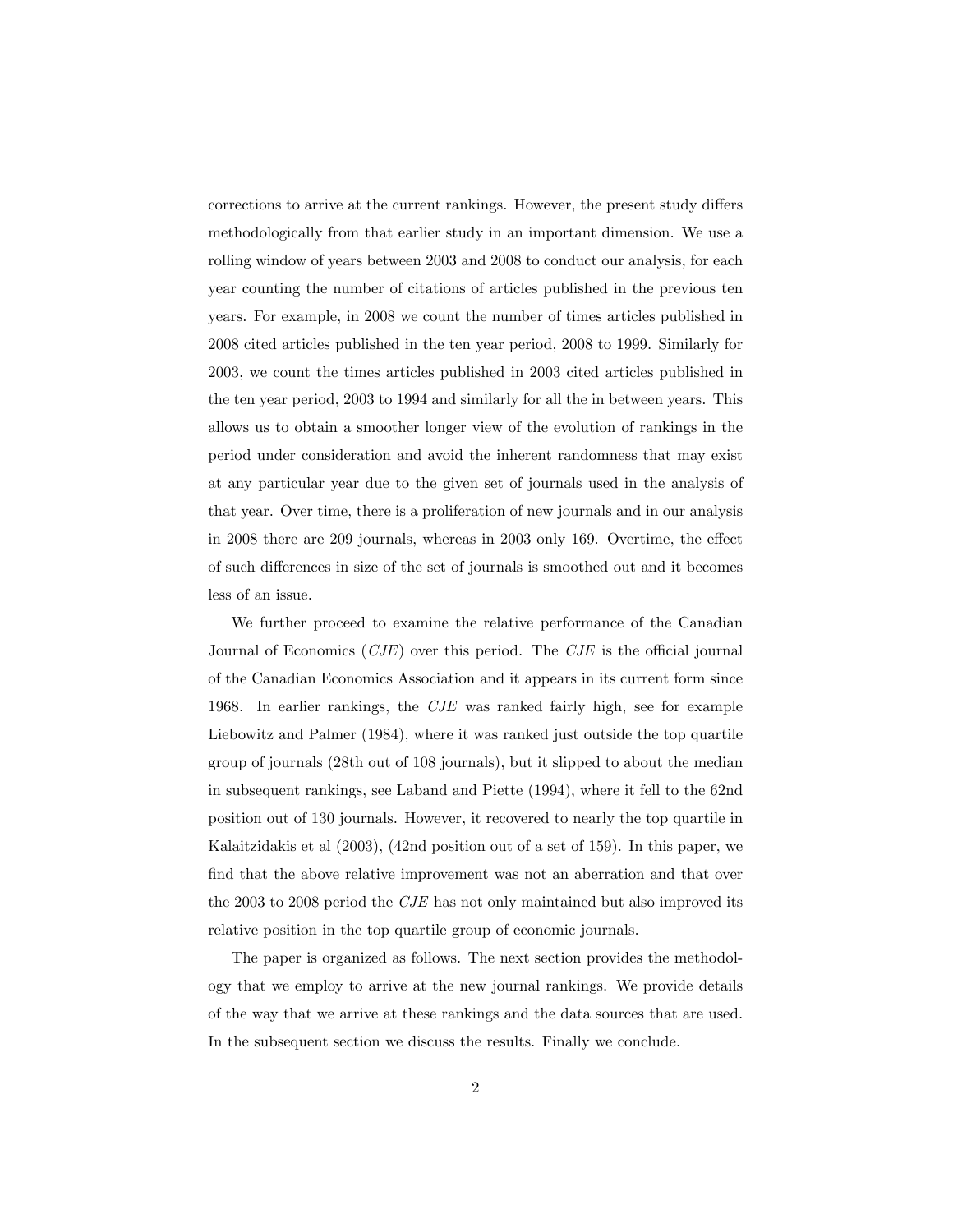## 2 Methodology

#### 2.1 Journal Rankings

Below we outline in more detail the methodology we have employed in arriving at a more representative and accurate journal ranking.

The data source that we use to count the number of citations received by economic journals is the (JCR). For each year between 2003 and 2008 each article published in a given journal cites articles that have been published in the preceding ten years in other journals. All these citations are counted and provide the basis for the ranking analysis. In order to be consistent with Kalaitzidakis, Mamuneas and Stengos (2003) we only use the category economics in (JCR). That implies that we exclude journals that are core journals in other related disciplines, such as the Journal of Finance. However, the Journal of Financial Economics is included in this category.

In order to correct for self-citations and the age of a journal we exclude selfcitations and all the citations of articles published outside the ten year horizon period that is used for each year of the analysis. Self-citations are excluded, since they bias the rankings (due to the common tendency of journals to cite their own articles more often). Similarly, given the establishment of many new journals in the last twenty years by ignoring citations older than ten years, we place more or less all journals on an equal footing, since older journals tend to accumulate more citations. We also correct for size of journal, as "bigger" journals that tend to publish more articles, also attract more citations, and most importantly for "impact" as citations are adjusted for the impact that the most influential journals have on the profession. To correct for the impact of the journal we have broadly followed the eigenfactor methodology of Liebowitz and Palmer (1984), see also Laband and Piette, 1994 and Kalaitzidakis, Mamuneas and Stengos (2003). This methodology is based on an iterative procedure which we briefly outline below.

Let  $C_{ij}$  be the number of citations to journal i from journal j, n the number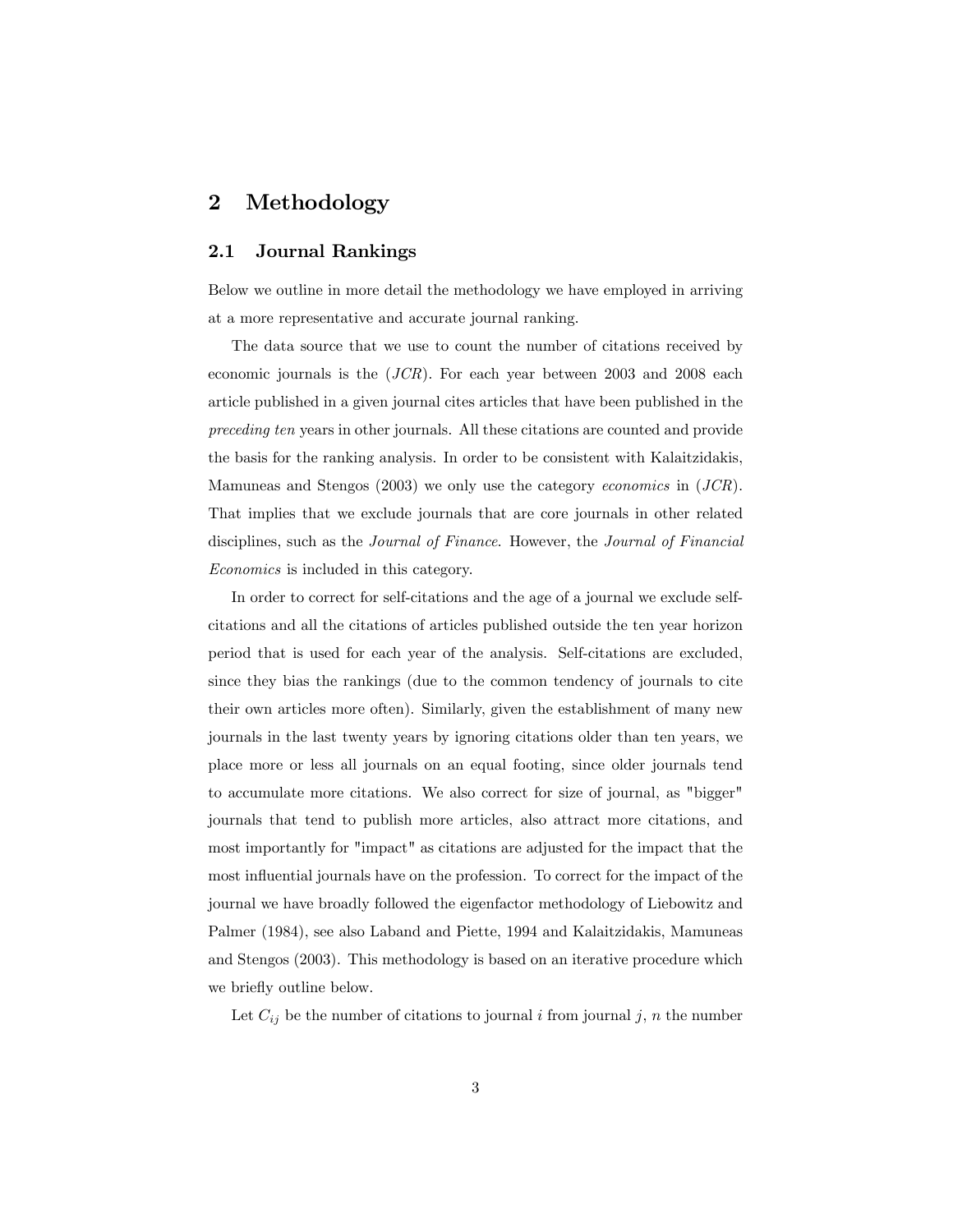of journals in our list and  $Z_i$  a factor adjusting for the size of a journal. The t iteration is given by

$$
I_{i,t} = \frac{\sum_{j=1}^{n} C_{ij}}{Z_i} I_{j,t-1},
$$

where

$$
I_{i,0} = \frac{\sum_{j=1}^n C_{ij}}{Z_i}
$$

This process usually converges after a number of iterations, usually not more than 10 to 15 iterations The results reported in the tables have used no more than on 50 iterations in each case. Below we will discuss the results of these rankings.

## 3 Journal Rankings and the Relative ranking of the CJE

In Table 1, we present the impact adjusted journal rankings based on the above procedure and the corrections for self-citations and age of journal, both with and without adjustment for journal size for the final year of our analysis, 2008. In previous studies, journal size was adjusted using the total number of characters published per year, calculated as the number of characters per page times the average number of pages published. However, in this paper we correct for size by using citations per article. This is a more appropriate measure, since citations are attributed to articles irrespective of their size. The second column in Table 1 presents the impact adjusted but size unadjusted rankings, while the third column presents the impact and size adjusted rankings, using citations per article to adjust for size. JCR provides information for the number of articles per journal for most of the journals that make up the set of journals in the economics category of JCR in each of the years for the 2003 to 2008 period. We have standardized the top journal, American Economic Review to be equal to 100. The following observations are worth making. There are a number of new journals that have made their mark very quickly since their appearance in the profession. For example the Journal of the European Economics Association is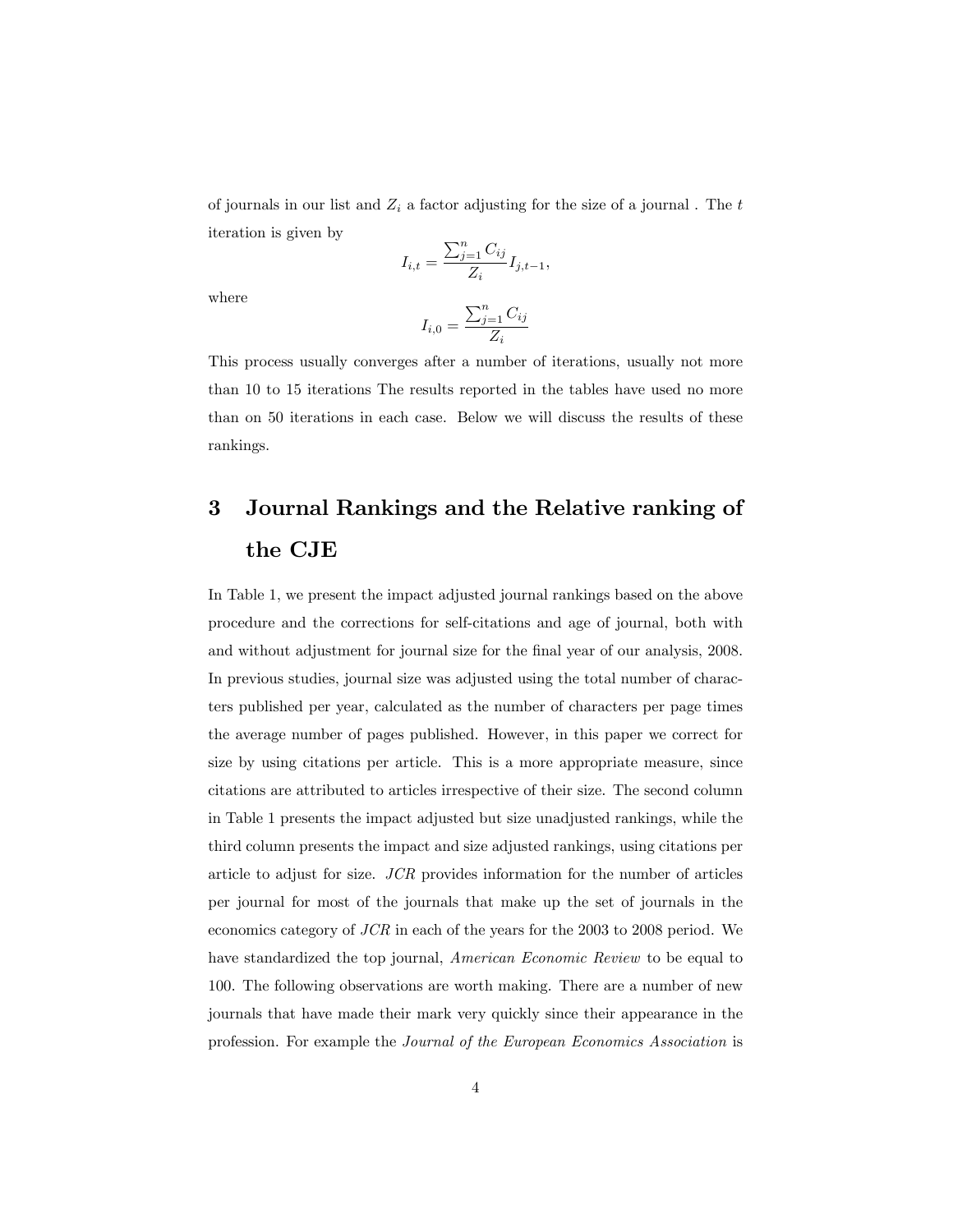ranked 19th, the Review of Economic Dynamics is 24th and the Journal of Economic Growth is 26th. These journals are fairly new and they were not ranked in the Kalaitzidakis et al (2003) study. Other journals not ranked in that study such as Econometric Reviews and Empirical Economics are now ranked better than the median, in the 68th and 89th position respectively. The median in this case is Energy Economics as it ranks 105th out of 209 journals. Among the top journals it is worth noting the substantial relative improvements of the Journal of International Economics, the Journal of Public Economics and the Economic Journal.

Table 2 presents all the relative impact and size adjusted rankings for all the years between 2003 and 2008. Note that the total number of journals differs between the different years as there are new entrants all the time. In fact the Journal of the European Economics Association only entered the rankings in 2007 as it made its inaugural appearance in 2003. It is quite remarkable that it has attained just a high ranking position within such a short time. It is interesting to see that the high relative ranking of newer journals such as the Review of Economic Dynamics and the Journal of Economic Growth has been fairly stable in the top tier throughout the period. The list of top 30 to 40 journals that comprises the average list of the top twenty percent of journals over the period has remained also fairly stable with the exception of 2005 where there have been some fluctuations. The top journal over the period is the *American Economic Review* coming first in all years except in 2003, with the Quarterly Journal of Economics coming overall second and the Journal of Political Economy, Econometrica and the Review of Economic Studies taking the other three spots in the top five.

In Table 1, the CJE is ranked 40th out of 209 journals, whereas in the Kalaitzidakis, Mamuneas and Stengos (2003) study it was ranked 42nd out of a group of 159. In Table 2, we can see that its relative position has remained relatively stable in the top quartile group, except for 2005 when its ranking fell to the top thirty percent from the top twenty percent group in the previous year, taking the 54th position out of 175. However, overall the mean geometric rank of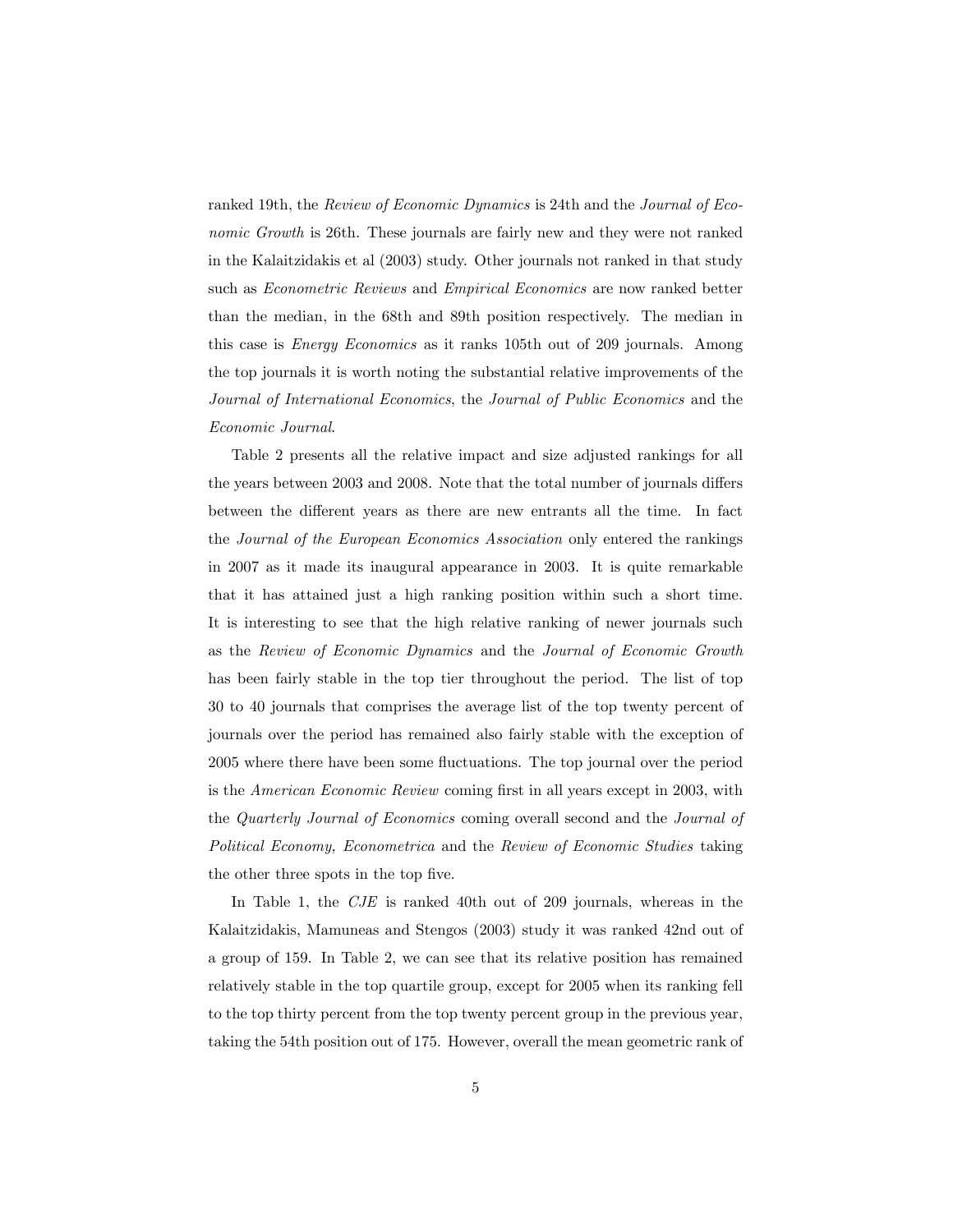the CJE places either in or very close to the top twenty percent of journals. This overall ranking shows a marked improvement, especially when seen in a historical context. Recall, that the CJE was ranked in the Liebowitz and Palmer (1984) study as just outside the top quartile (28th out of 108 journals), then it slipped to about the median in the Laband and Piette (1994) ranking, where it fell to the 62nd position out of 130 journals. It did recover to nearly the top quartile in Kalaitzidakis, Mamuneas and Stengos (2003), reaching the 42nd position out of a set of 159. The results for the 2003 to 2008 period suggest that the improvement found in the Kalaitzidakis, Mamuneas and Stengos (2003) ranking has not just been maintained, but also improved upon. Figure 1, displays the relative quantile position of the CJE over the period 2003-2008 and it appears, that apart from the year 2005, the steady state position is in the top twenty percentile. The fact that we have used a rolling window of years between 2003 and 2008, for each year counting the number of citations of articles published in the previous ten years renders the present study robust to short run fluctuations that may arise. We are able to obtain a smoother longer view of the evolution of rankings in the period under consideration and avoid the inherent randomness that may exist at any particular year, even though using the rolling window methodology does not totally preclude the presence of outliers as it has been seen by the 2005 year rankings that differ from the rest. However, the methodology adopted here allows up to be more confident about the robustness of our results. This suggests that having solidified a ranking in the top twenty percent of journals, the CJE can now aim at emulating the strong performance of the top generalist journals that make part of the top ten percentile of journals. Perhaps, the success of the Journal of the European Economic Association which achieved a rapid climb in the rankings ladder, even though it only started in 2003 can act as an example to follow.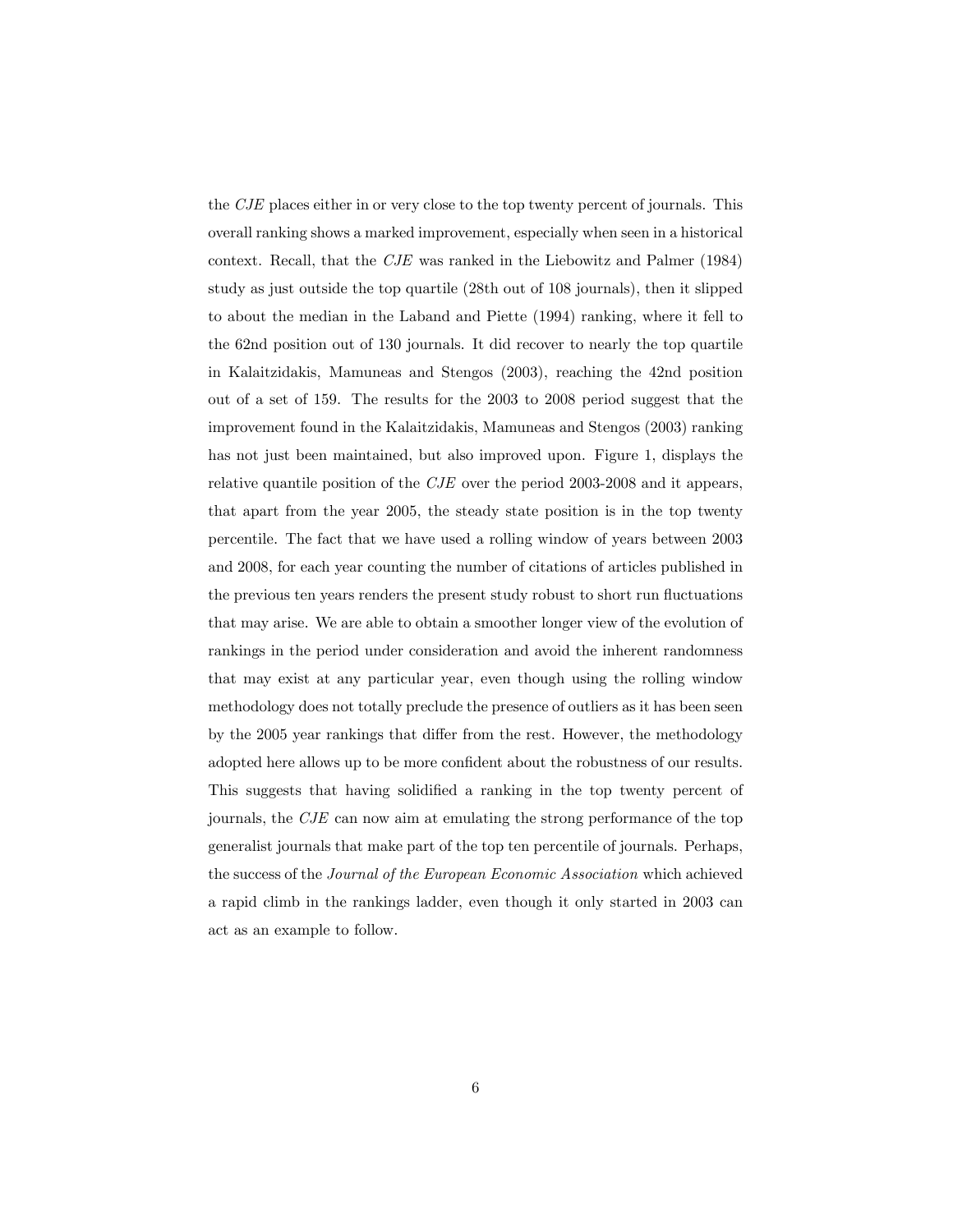## 4 Conclusion

We have conducted an update of the ranking of economic journals over the period 2003 to 2008 to that obtained by Kalaitzidakis, Mamuneas and Stengos (2003). Our present study differs methodologically from that earlier study in an important dimension. We use a rolling window of years between 2003 and 2008, for each year counting the number of citations of articles published in the previous ten years. This allows us to obtain a smoother longer view of the evolution of rankings in the period under consideration and avoid the inherent randomness that may exist at any particular year. Using this framework we proceed to examine the relative ranking of the Canadian Journal of Economics over time. We find the Canadian Journal not only to maintain its relative position, but to also improve it over time.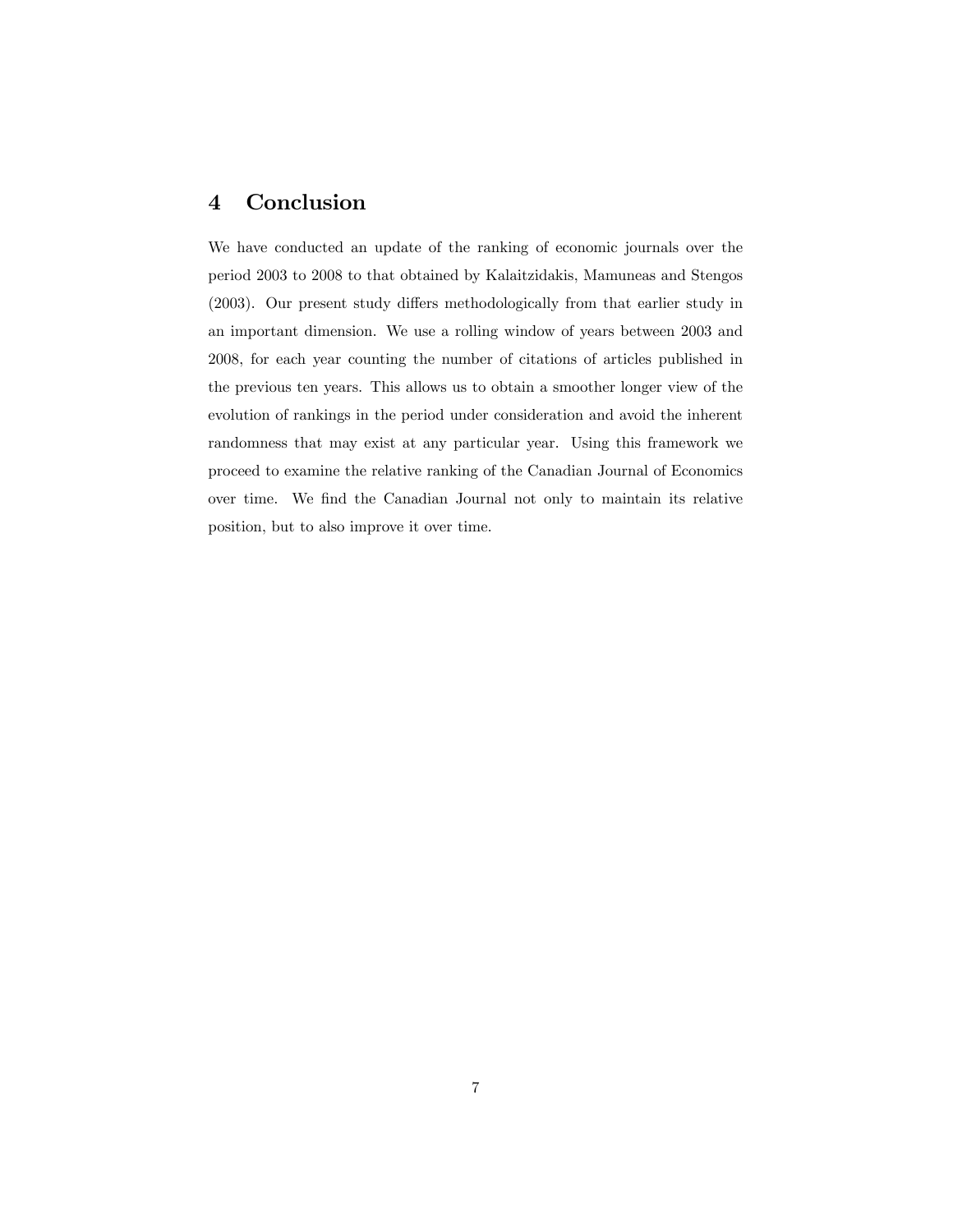## References

- Kalaitzidakis, P., Mamuneas,. T. and Stengos, T. 2003, "Rankings of Academic Journals and Institutions in Economics," Journal of the European Economic Association, 1, 1346-1366.
- Kóczy, L. A. and M. Strobel (2007), "The ranking of Economics Journals by a Tournament Method" unpublished manuscript.
- Kodrzycki, Y.K. and P. Yu (2006), "New Approaches to Ranking Economic Journals," Contributions to Economic Analysis and Policy 5, art. 24
- Laband, D. and Piette, M. 1994, "The Relative Impact of Economic Journals," Journal of Economic Literature, 32, 640-666.
- Liebowitz, S. J. and Palmer, J. P., 1984, "Assessing the Relative Impacts of Economic Journals," Journal of Economic Literature, 22(1), 77-88
- Liner, G.H. and M. Amin (2006), "Methods of ranking Economics Journals," Atlantic Economics Journal, 32, 140-149.
- Palacio-Huerta, I. and O. Volij (2004), "The Measurement of Intellectual Influence," Econometrica 72, 963-977.
- Ritzberger, K. (2008), "A Ranking of Journals in Economics and related Fields," German Economic Review, 9, 4, 402-430.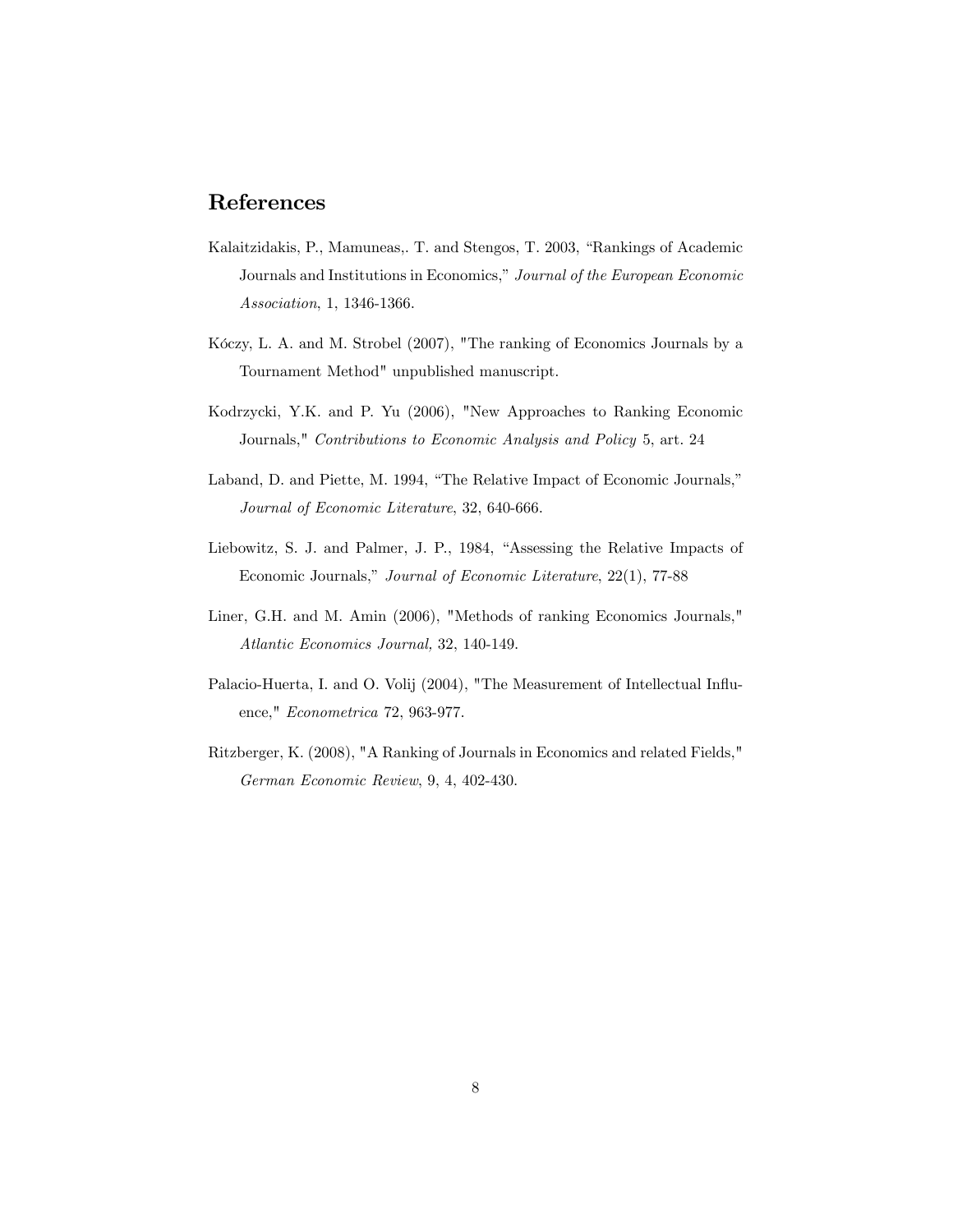|                  |                             | <b>Citations</b> | Citations/Article |  |  |
|------------------|-----------------------------|------------------|-------------------|--|--|
| $Rank^*$         | <b>Journal Abbreviation</b> | Index            | Index             |  |  |
| $\mathbf{1}$     | AM ECON REV                 | 100.0000         | 100.0000          |  |  |
| $\sqrt{2}$       | Q J ECON                    | 75.9197          | 59.6309           |  |  |
| 3                | <b>ECONOMETRICA</b>         | 66.0654          | 44.7797           |  |  |
| $\overline{4}$   | <b>J POLIT ECON</b>         | 53.8725          | 41.4496           |  |  |
| $\bf 5$          | REV ECON STUD               | 44.1817          | 32.6611           |  |  |
| $\,6$            | <b>J MONETARY ECON</b>      | 34.6689          | 27.8149           |  |  |
| $\overline{7}$   | REV ECON STAT               | 28.7777          | 24.2411           |  |  |
| $8\,$            | <b>J ECON THEORY</b>        | 32.6343          | 22.5192           |  |  |
| $\boldsymbol{9}$ | <b>J PUBLIC ECON</b>        | 22.6121          | 22.1975           |  |  |
| 10               | ECON J                      | 21.9844          | 20.8051           |  |  |
| 11               | <b>J ECON PERSPECT</b>      | 20.5835          | 19.1574           |  |  |
| 12               | <b>J INT ECON</b>           | 22.2429          | 19.1372           |  |  |
| $13\,$           | <b>J ECON LIT</b>           | 22.8814          | 18.3493           |  |  |
| 14               | <b>J ECONOMETRICS</b>       | 17.4621          | 16.1703           |  |  |
| 15               | <b>J FINANC ECON</b>        | 16.7346          | 15.6500           |  |  |
| 16               | EUR ECON REV                | 17.8454          | 14.9099           |  |  |
| 17               | RAND J ECON                 | 15.8823          | 12.9813           |  |  |
| 18               | INT ECON REV                | 16.5091          | 12.4167           |  |  |
| 19               | <b>J EUR ECON ASSOC</b>     | 13.9716          | 12.1464           |  |  |
| $20\,$           | <b>GAME ECON BEHAV</b>      | 18.5236          | 12.0176           |  |  |
| 21               | <b>J MONEY CREDIT BANK</b>  | 15.0424          | 11.9505           |  |  |
| 22               | <b>ECON LETT</b>            | 13.4250          | 10.3591           |  |  |
| $23\,$           | <b>J DEV ECON</b>           | 10.3872          | 10.0930           |  |  |
| 24               | REV ECON DYNAM              | 13.7037          | 9.0212            |  |  |
| $25\,$           | <b>J LABOR ECON</b>         | 9.5469           | 8.8440            |  |  |
| 26               | <b>J ECON GROWTH</b>        | 8.0999           | 8.5603            |  |  |
| $27\,$           | <b>J HUM RESOUR</b>         | 8.1728           | 7.5735            |  |  |
| 28               | <b>J ECON DYN CONTROL</b>   | 11.0127          | 7.3868            |  |  |
| $\,29$           | <b>J ECON BEHAV ORGAN</b>   | 10.3773          | 7.3266            |  |  |
| $30\,$           | <b>J BUS ECON STAT</b>      | 9.0874           | 6.9219            |  |  |
| 31               | <b>J HEALTH ECON</b>        | 5.8657           | 6.5065            |  |  |
| $32\,$           | <b>J APPL ECONOM</b>        | 8.0757           | 5.8026            |  |  |
| $33\,$           | BROOKINGS PAP ECO AC        | 5.6726           | 5.0751            |  |  |
| $34\,$           | <b>J URBAN ECON</b>         | 4.7543           | 4.9170            |  |  |
| $35\,$           | WORLD BANK ECON REV         | 5.1088           | 4.9032            |  |  |
| 36               | <b>ECON THEOR</b>           | 8.1529           | 4.8327            |  |  |
| 37               | <b>SCAND J ECON</b>         | 4.8654           | 4.5411            |  |  |
| 38               | <b>J ECON HIST</b>          | 3.5874           | 4.4874            |  |  |
| 39               | <b>OXFORD ECON PAP</b>      | 3.8591           | 3.8461            |  |  |
| 40               | CAN J ECON                  | 4.3848           | 3.7659            |  |  |
| 41               | <b>ECON INQ</b>             | 3.8806           | 3.6658            |  |  |
| 42               | <b>ECON POLICY</b>          | $3.9903\,$       | 3.6458            |  |  |

Table 1: Journal Rankings, 2008 Impact, Age and Self Citations Adjusted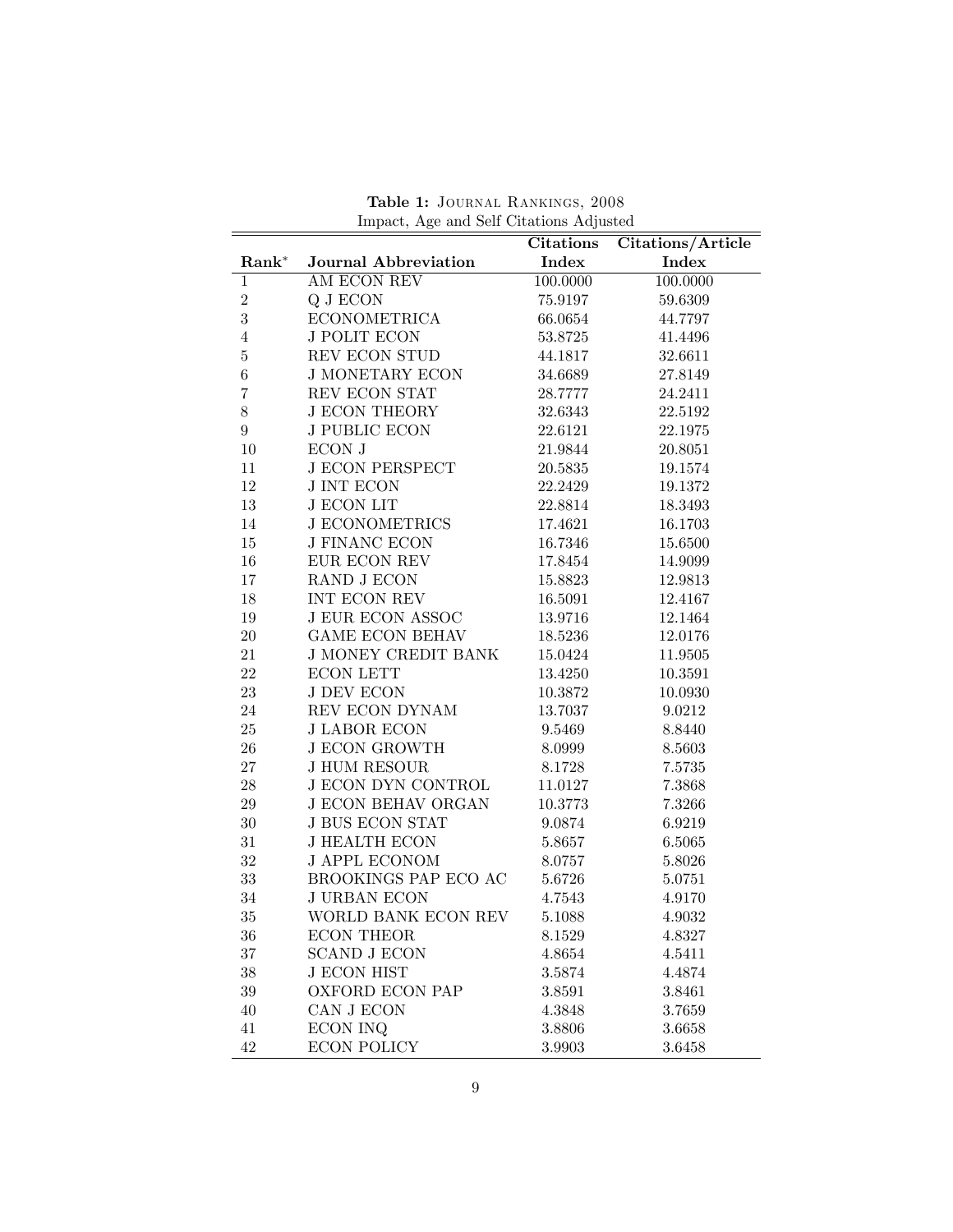Table 1 (cont'd): JOURNAL RANKINGS, 2008

|          |                             | <b>Citations</b> | Citations/Article |
|----------|-----------------------------|------------------|-------------------|
| $Rank^*$ | Journal Abbreviation        | Index            | Index             |
| 43       | <b>ECONOMET THEOR</b>       | 5.5067           | 3.6233            |
| 44       | INT J IND ORGAN             | $5.0477\,$       | 3.6232            |
| 45       | PUBLIC CHOICE               | $4.1305\,$       | 3.5188            |
| $46\,$   | <b>J LAW ECON</b>           | $3.1301\,$       | 3.4535            |
| 47       | WORLD DEV                   | 3.4692           | 3.3347            |
| 48       | <b>J LAW ECON ORGAN</b>     | 3.6312           | 3.3122            |
| $49\,$   | <b>J IND ECON</b>           | 4.2225           | 3.0808            |
| $50\,$   | <b>LABOUR ECON</b>          | 2.8099           | 3.0583            |
| 51       | <b>J RISK UNCERTAINTY</b>   | 3.6232           | 2.7147            |
| $52\,$   | OXFORD B ECON STAT          | 2.8967           | 2.6638            |
| $53\,$   | <b>J POPUL ECON</b>         | 2.2502           | 2.5774            |
| $54\,$   | <b>J ECON MANAGE STRAT</b>  | $3.4349\,$       | 2.5741            |
| $55\,$   | <b>EXPLOR ECON HIST</b>     | 2.2457           | 2.5673            |
| 56       | <b>J BANK FINANC</b>        | 3.2741           | 2.5278            |
| 57       | NATL TAX J                  | 2.8867           | 2.2927            |
| 58       | EXP ECON                    | 3.7882           | 2.2618            |
| $59\,$   | <b>J ENVIRON ECON MANAG</b> | 2.7899           | 2.2128            |
| 60       | <b>ECONOMICA</b>            | 2.3883           | 2.1974            |
| 61       | ECON EDUC REV               | 1.7651           | 2.1917            |
| 62       | REG SCI URBAN ECON          | 2.4631           | 2.1822            |
| 63       | <b>J FINANC QUANT ANAL</b>  | 3.5311           | $2.1518\,$        |
| $64\,$   | <b>J COMP ECON</b>          | 1.5621           | $2.0666\,$        |
| 65       | <b>IMF STAFF PAPERS</b>     | 2.3392           | 2.0036            |
| 66       | MACROECON DYN               | 2.8780           | 1.9598            |
| 67       | OXFORD REV ECON POL         | 2.3646           | 1.9585            |
| 68       | ECONOMET REV                | 2.8229           | 1.9504            |
| 69       | ECON DEV CULT CHANGE        | 1.7388           | 1.9336            |
| $70\,$   | FED RESERVE BANK ST         | $1.9599\,$       | 1.8865            |
| 71       | WORLD ECON                  | 2.4915           | 1.8622            |
| $72\,$   | APPL ECON                   | 2.5705           | 1.8458            |
| $73\,$   | SOUTH ECON J                | $2.2362\,$       | 1.8202            |
| 74       | INT TAX PUBLIC FINAN        | 2.1760           | 1.7582            |
| $75\,$   | ECONOMET J                  | 1.8927           | 1.7492            |
| 76       | HEALTH ECON                 | 2.2859           | 1.7352            |
| $77\,$   | <b>J ACCOUNT ECON</b>       | 2.4358           | 1.7242            |
| $78\,$   | AM J AGR ECON               | $2.2389\,$       | 1.6074            |
| 79       | <b>SOC CHOICE WELFARE</b>   | 2.7923           | 1.5782            |
| $80\,$   | <b>J MATH ECON</b>          | 3.0650           | 1.4907            |
| $81\,$   | REV INCOME WEALTH           | 1.4476           | 1.4723            |
| $82\,$   | <b>J ECON SURV</b>          | 1.3177           | 1.3606            |
| $83\,$   | INT J GAME THEORY           | 2.2777           | 1.3435            |
| 84       | <b>ECON HIST REV</b>        | 0.7134           | 1.3281            |
|          |                             |                  |                   |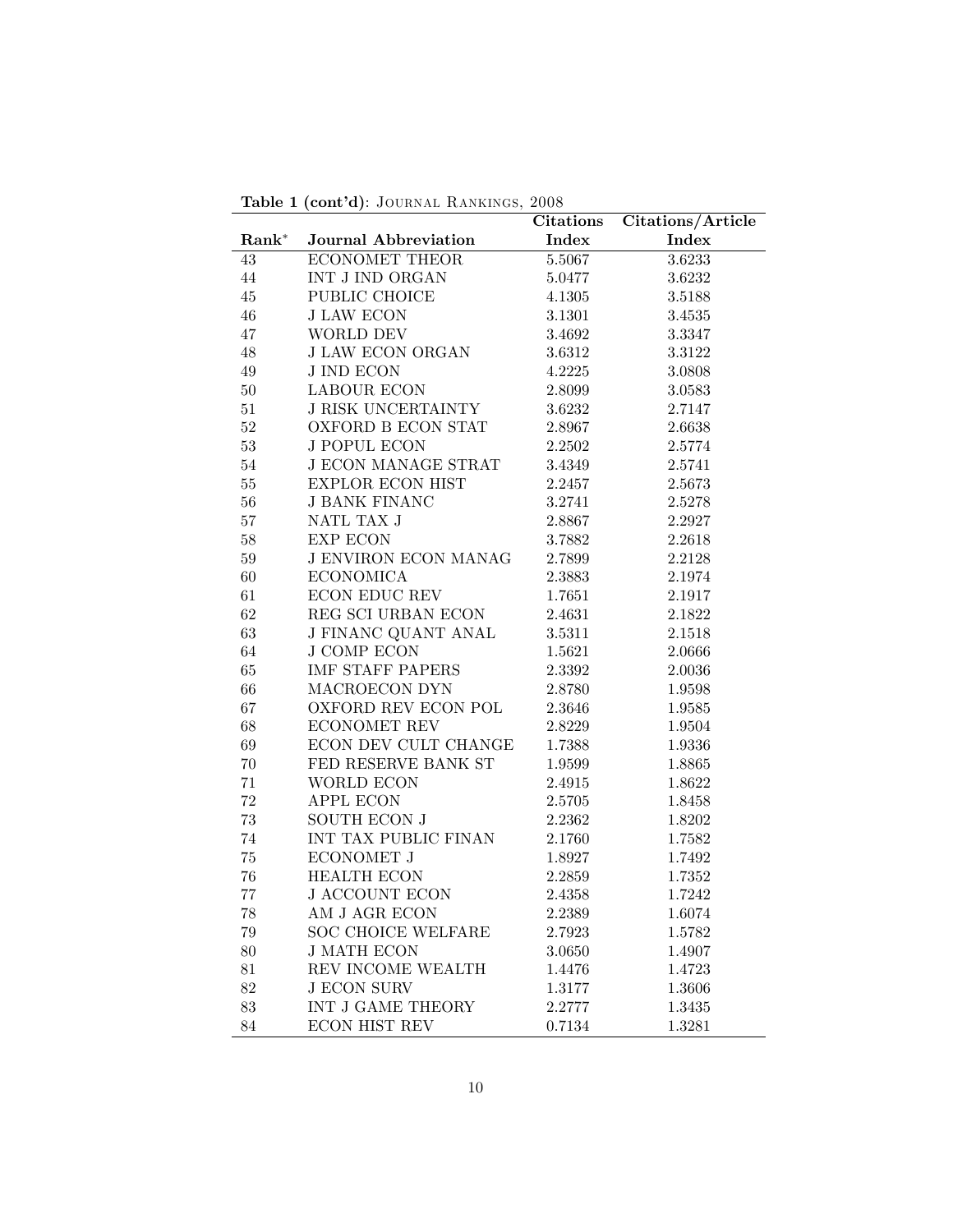|          |                             | <b>Citations</b> | Citations/Article |
|----------|-----------------------------|------------------|-------------------|
| $Rank^*$ | Journal Abbreviation        | Index            | Index             |
| 85       | <b>ENVIRON RESOUR ECON</b>  | 1.4731           | 1.0720            |
| 86       | <b>ECOL ECON</b>            | 0.9905           | 1.0327            |
| 87       | ENERG J                     | 1.2995           | 1.0138            |
| 88       | WORLD BANK RES OBSER        | 0.7120           | 0.9904            |
| $89\,$   | <b>EMPIR ECON</b>           | 1.2779           | 0.9442            |
| $90\,$   | <b>J POLICY ANAL MANAG</b>  | 1.1680           | 0.8882            |
| 91       | <b>J MACROECON</b>          | 1.2206           | 0.8850            |
| 92       | <b>LAND ECON</b>            | 1.4541           | 0.8577            |
| 93       | <b>SCOT J POLIT ECON</b>    | 0.9496           | 0.8563            |
| 94       | MANCH SCH                   | 1.4848           | 0.8555            |
| 95       | <b>J DEV STUD</b>           | 1.0339           | 0.8383            |
| 96       | <b>ECON TRANSIT</b>         | 0.8951           | 0.8179            |
| 97       | <b>J REAL ESTATE FINANC</b> | 0.9915           | 0.7834            |
| $98\,$   | <b>J ECON</b>               | 0.9784           | 0.7697            |
| 99       | <b>J JPN INT ECON</b>       | $1.1596\,$       | 0.7313            |
| 100      | <b>J ECON GEOGR</b>         | 1.0113           | 0.7306            |
| 101      | <b>JCMS-J COMMON MARK S</b> | 0.3944           | 0.7062            |
| 102      | <b>J ECON PSYCHOL</b>       | 1.1251           | 0.7036            |
| 103      | INT J FORECASTING           | $0.6462\,$       | 0.7026            |
| 104      | REV WORLD ECON              | 0.6590           | 0.6111            |
| $105\,$  | ENERG ECON                  | 0.4914           | 0.5989            |
| 106      | REV IND ORGAN               | 0.6634           | 0.5790            |
| 107      | APPL ECON LETT              | 1.1622           | 0.5013            |
| 108      | <b>J INST THEOR ECON</b>    | 0.7989           | 0.4872            |
| 109      | <b>J REGUL ECON</b>         | 0.7340           | 0.4717            |
| 110      | MATH FINANC                 | 1.0203           | 0.4396            |
| 111      | RESOUR ENERGY ECON          | 0.7628           | 0.4388            |
| 112      | <b>ECON MODEL</b>           | 0.6127           | 0.4330            |
| 113      | AGR ECON-BLACKWELL          | 0.6472           | 0.4286            |
| 114      | <b>KYKLOS</b>               | 0.6378           | 0.4181            |
| 115      | <b>J REGIONAL SCI</b>       | 0.4334           | 0.3933            |
| 116      | INT REV LAW ECON            | 0.3501           | 0.3802            |
| 117      | <b>J PROD ANAL</b>          | 0.7376           | 0.3802            |
| 118      | <b>QUANT FINANC</b>         | 1.0901           | 0.3706            |
| 119      | THEOR DECIS                 | 0.6114           | 0.3630            |
| $120\,$  | REV DEV ECON                | 0.5045           | 0.3563            |
| 121      | CONTEMP ECON POLICY         | 0.3839           | 0.3473            |
| 122      | <b>J HOUS ECON</b>          | 0.4423           | 0.3395            |
| 123      | FISC STUD                   | 0.2995           | 0.3295            |
| 124      | <b>OPEN ECON REV</b>        | 0.3330           | 0.3190            |
| 125      | ECON HUM BIOL               | 0.4697           | 0.3005            |
| 126      | REAL ESTATE ECON            | 0.2464           | 0.2940            |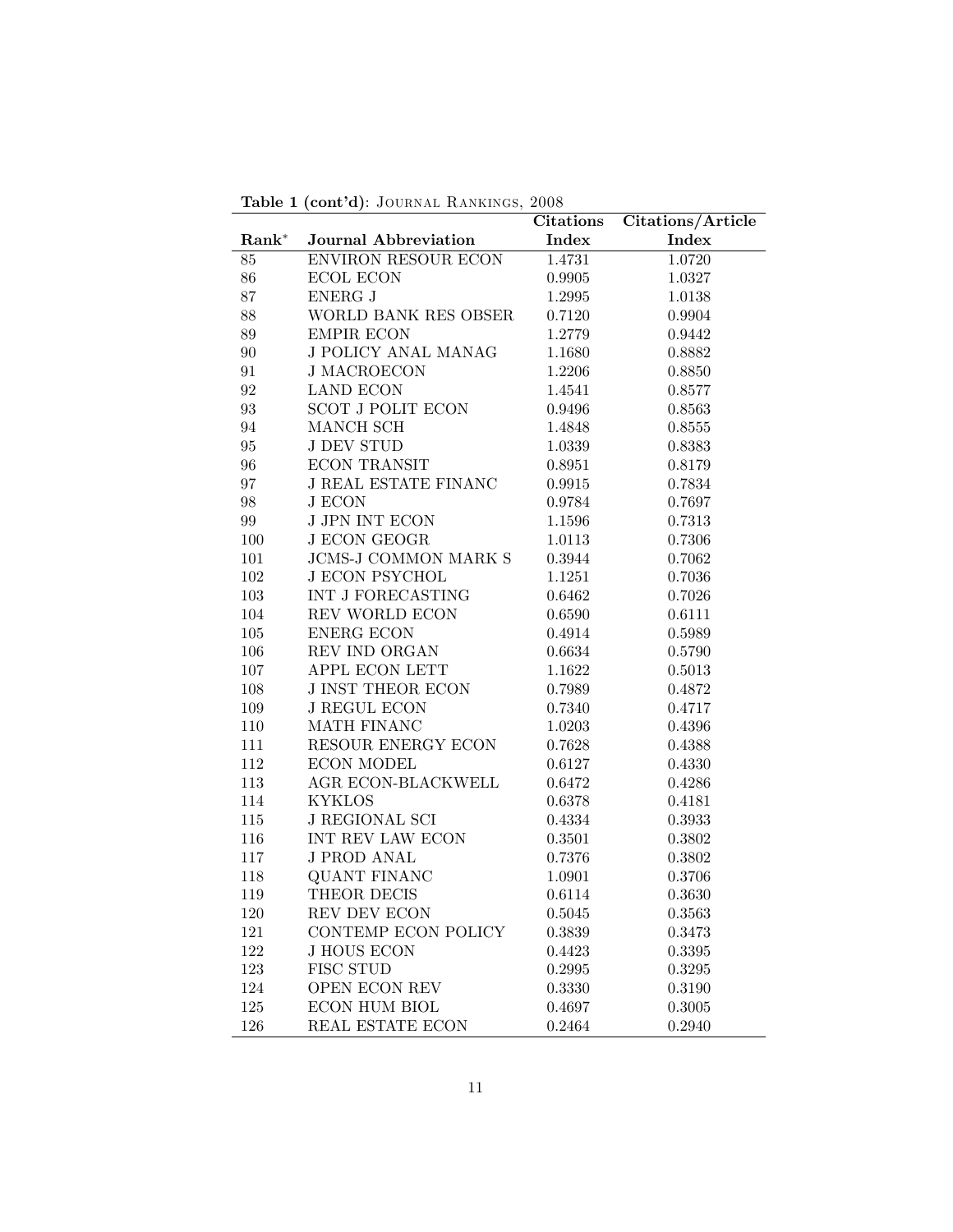| Table 1 (cont'd): JOURNAL RANKINGS, 2008 |  |
|------------------------------------------|--|
|------------------------------------------|--|

|          |                             | Citations  | Citations/Article |  |
|----------|-----------------------------|------------|-------------------|--|
| $Rank^*$ | <b>Journal Abbreviation</b> | Index      | Index             |  |
| 127      | FINANZARCHIV                | 0.3260     | 0.2889            |  |
| 128      | JPN ECON REV                | 0.6226     | 0.2861            |  |
| 129      | <b>ECON REC</b>             | 0.3768     | 0.2669            |  |
| $130\,$  | $\,$ QME-QUANT MARK ECON    | 0.5527     | 0.2645            |  |
| 131      | $\rm J$ POLICY MODEL        | 0.3570     | $0.2561\,$        |  |
| 132      | SMALL BUS ECON              | 0.2934     | 0.2528            |  |
| 133      | REV AGR ECON                | 0.3082     | 0.2521            |  |
| 134      | SPAN ECON REV               | 0.2559     | 0.2495            |  |
| 135      | IND CORP CHANGE             | 0.4517     | 0.2432            |  |
| 136      | ${\rm J}$ ECON EDUC         | 0.4774     | 0.2382            |  |
| 137      | CESIFO ECON STUD            | 0.2907     | 0.2374            |  |
| 138      | CHINA ECON REV              | 0.2529     | 0.2304            |  |
| 139      | <b>J AFR ECON</b>           | 0.2218     | 0.2263            |  |
| 140      | <b>J RISK INSUR</b>         | $0.3939\,$ | 0.2121            |  |
| 141      | <b>J TRANSP ECON POLICY</b> | 0.1964     | 0.2090            |  |
| 142      | FOOD POLICY                 | 0.2948     | 0.2024            |  |
| 143      | STUD NONLINEAR DYN E        | 0.3073     | 0.1771            |  |
| 144      | ECONOMIST-NETHERLAND        | 0.2598     | 0.1592            |  |
| 145      | <b>J AGR RESOUR ECON</b>    | 0.2931     | 0.1476            |  |
| 146      | <b>S AFR J ECON</b>         | 0.0727     | 0.1475            |  |
| 147      | CAMB J ECON                 | 0.1355     | 0.1361            |  |
| 148      | EUR REV AGRIC ECON          | $0.2524\,$ | 0.1334            |  |
| 149      | <b>J EVOL ECON</b>          | 0.3517     | 0.1270            |  |
| 150      | <b>ECON GEOGR</b>           | 0.1122     | 0.1203            |  |
| 151      | <b>ECON PHILOS</b>          | 0.2342     | 0.1146            |  |
| 152      | PAC ECON REV                | 0.2622     | 0.1138            |  |
| 153      | REV INT POLIT ECON          | 0.1036     | 0.1116            |  |
| 154      | JPN WORLD ECON              | 0.1696     | 0.1110            |  |
| $155\,$  | <b>J AGR ECON</b>           | 0.1973     | 0.1053            |  |
| $156\,$  | AUST J AGR RESOUR EC        | 0.1523     | 0.0945            |  |
| 157      | PORT ECON J                 | 0.0832     | 0.0904            |  |
| 158      | INSUR MATH ECON             | 0.1643     | 0.0791            |  |
| 159      | INF ECON POLICY             | 0.0997     | 0.0763            |  |
| 160      | <b>J POLICY REFORM</b>      | 0.0713     | 0.0749            |  |
| 161      | <b>J REAL ESTATE RES</b>    | 0.0419     | 0.0723            |  |
| $162\,$  | EMERG MARK FINANC TR        | 0.0747     | 0.0645            |  |
| 163      | <b>B INDONES ECON STUD</b>  | 0.0761     | 0.0608            |  |
| 164      | DEFENCE PEACE ECON          | 0.1511     | 0.0536            |  |
| $165\,$  | AM J ECON SOCIOL            | 0.1868     | 0.0528            |  |
| 166      | CAN J AGR ECON              | 0.0990     | 0.0489            |  |
| $167\,$  | TRIMEST ECON                | 0.0854     | 0.0487            |  |
| 168      | <b>ECON SOC</b>             | 0.0437     | 0.0430            |  |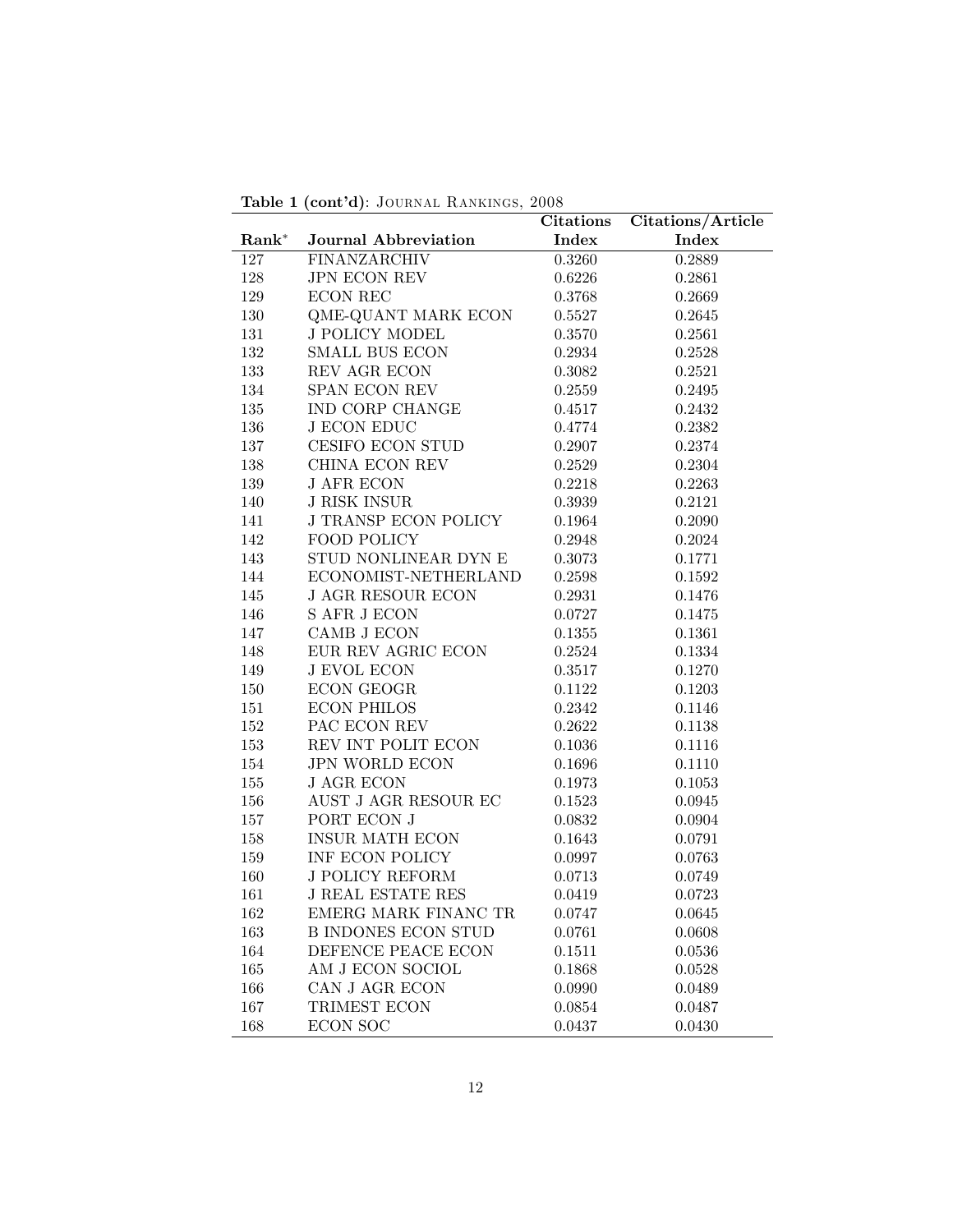| Table 1 (cont'd): JOURNAL RANKINGS, 2008 |  |
|------------------------------------------|--|
|------------------------------------------|--|

|          |                             | <b>Citations</b> | Citations/Article |  |  |
|----------|-----------------------------|------------------|-------------------|--|--|
| $Rank^*$ | Journal Abbreviation        | Index            | Index             |  |  |
| 169      | <b>INDEP REV</b>            | 0.1014           | 0.0418            |  |  |
| 170      | <b>J APPL ECON</b>          | 0.0368           | 0.0413            |  |  |
| 171      | GENEVA RISK INS REV         | 0.0689           | 0.0401            |  |  |
| 172      | JAHRB NATL STAT             | 0.0281           | 0.0389            |  |  |
| 173      | <b>AUST ECON HIST REV</b>   | 0.0185           | 0.0384            |  |  |
| 174      | <b>J ECON ISSUES</b>        | 0.0666           | 0.0360            |  |  |
| 175      | FEM ECON                    | 0.0417           | 0.0301            |  |  |
| 176      | <b>AUST ECON REV</b>        | 0.0470           | 0.0300            |  |  |
| 177      | <b>J FOREST ECON</b>        | 0.0260           | 0.0270            |  |  |
| 178      | TIJDSCHR ECON SOC GE        | 0.0192           | 0.0266            |  |  |
| 179      | EASTERN EUR ECON            | 0.0179           | 0.0253            |  |  |
| $180\,$  | <b>ASTIN BULL</b>           | $\,0.0838\,$     | 0.0245            |  |  |
| 181      | <b>INVEST ECON-SPAIN</b>    | 0.0683           | 0.0223            |  |  |
| 182      | HITOTSUB J ECON             | 0.0312           | 0.0221            |  |  |
| 183      | <b>J AGRAR CHANGE</b>       | 0.0398           | 0.0197            |  |  |
| 184      | REV ECON POLIT              | 0.0122           | 0.0192            |  |  |
| $185\,$  | REV ECON APL-SPAIN          | 0.0144           | 0.0190            |  |  |
| $186\,$  | S AFR J ECON MANAG S        | 0.0084           | 0.0179            |  |  |
| 187      | NEW POLIT ECON              | 0.0068           | 0.0171            |  |  |
| 188      | <b>FUTURES</b>              | 0.0462           | 0.0126            |  |  |
| 189      | POST-COMMUNIST ECON         | 0.0072           | 0.0123            |  |  |
| 190      | <b>J ECON POLICY REFORM</b> | 0.0048           | 0.0115            |  |  |
| 191      | J POST KEYNESIAN EC         | 0.0220           | 0.0106            |  |  |
| 192      | DEV ECON                    | 0.0272           | 0.0090            |  |  |
| $193\,$  | HACIENDA PUBLICA ESP        | 0.0118           | 0.0086            |  |  |
| 194      | <b>INVEST ECON-MEX</b>      | 0.0284           | 0.0081            |  |  |
| $195\,$  | INT J TRANSP ECON           | 0.0195           | 0.0075            |  |  |
| 196      | WORK EMPLOY SOC             | $\,0.0152\,$     | 0.0067            |  |  |
| 197      | ECON DEV Q                  | 0.0067           | 0.0067            |  |  |
| $198\,$  | CHINA WORLD ECON            | 0.0073           | 0.0037            |  |  |
| $199\,$  | HIST POLIT ECON             | 0.0042           | 0.0036            |  |  |
| 200      | <b>J MEDIA ECON</b>         | 0.0013           | 0.0024            |  |  |
| $201\,$  | EUR J HIST ECON THOU        | 0.0008           | 0.0013            |  |  |
| $202\,$  | POLIT EKON                  | 0.0011           | 0.0009            |  |  |
| 203      | POST-SOV AFF                | 0.0003           | 0.0006            |  |  |
| 204      | REV ETUD COMP EST-O         | 0.0001           | 0.0005            |  |  |
| $205\,$  | EUROPE-ASIA STUD            | 0.0000           | 0.0004            |  |  |
| 206      | <b>EKON CAS</b>             | 0.0001           | 0.0002            |  |  |
| 207      | DESARROLLO ECON             | 0.0001           | 0.0001            |  |  |
| 208      | EKON SAMF TIDSKR            | 0.0000           | 0.0000            |  |  |
| 209      | TRANSFORM BUS ECON          | 0.0000           | 0.0000            |  |  |

Rank is based on the Citations per Article Index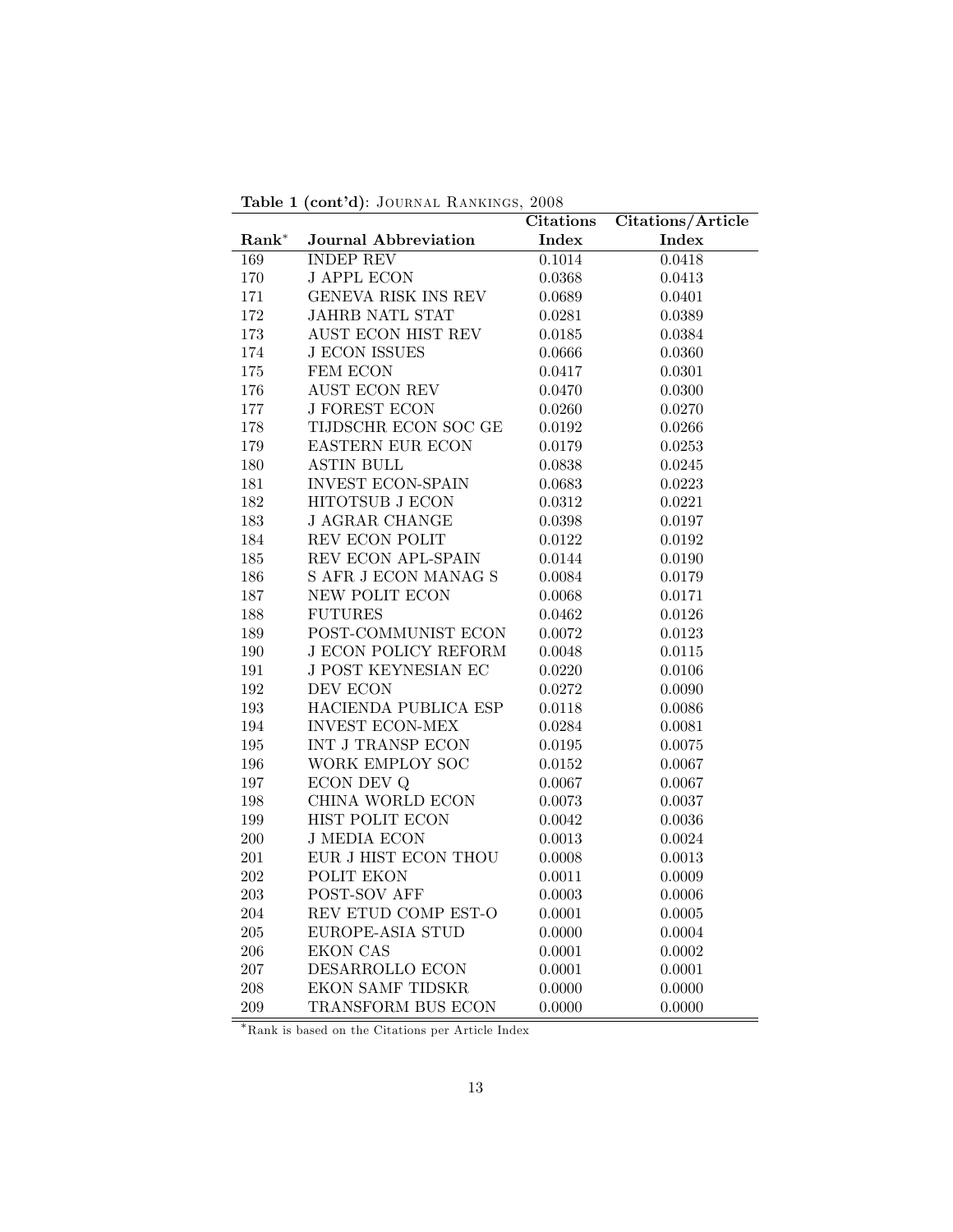| Journal Abbreviation       | 2008         | 2007            | 2006         | 2005         | 2004         | 2003              | $Mean^*$     |
|----------------------------|--------------|-----------------|--------------|--------------|--------------|-------------------|--------------|
| <b>ADV ECONOMETRICS</b>    |              |                 |              | 119          | 97           | 86                | 100          |
| AGR ECON-BLACKWELL         | 113          | 122             | 124          | 117          | 89           | $\boldsymbol{93}$ | 109          |
| AM ECON REV                | $\mathbf{1}$ | $\mathbf{1}$    | $\mathbf{1}$ | $\mathbf{1}$ | $\mathbf{1}$ | $\overline{2}$    | $\mathbf{1}$ |
| AM J AGR ECON              | 78           | 62              | 80           | 63           | $32\,$       | 67                | 61           |
| AM J ECON SOCIOL           | 165          | 159             | 160          | 141          | 138          | 146               | 151          |
| APPL ECON                  | 72           | 70              | 75           | 72           | 68           | 63                | $70\,$       |
| APPL ECON LETT             | 107          | 101             | 110          | 123          | 111          | 118               | 111          |
| <b>ASTIN BULL</b>          | 180          | 176             |              |              |              |                   | 178          |
| AUST ECON HIST REV         | 173          |                 |              |              |              |                   | 173          |
| AUST ECON REV              | 176          |                 |              |              |              |                   | 176          |
| AUST J AGR RESOUR EC       | 156          | 150             | 154          | 126          | 139          | 141               | 144          |
| <b>B INDONES ECON STUD</b> | 163          | 144             | 163          | 159          | 141          | 144               | 152          |
| BROOKINGS PAP ECO AC       | 33           | 35              | $25\,$       | 31           | 27           | 17                | $27\,$       |
| CAMB J ECON                | 147          | 135             | 137          | 135          | 121          | 116               | $131\,$      |
| CAN J AGR ECON             | 166          |                 |              |              |              |                   | 166          |
| CAN J ECON                 | 40           | 45              | 41           | 54           | $31\,$       | 37                | 41           |
| CESIFO ECON STUD           | 137          | 133             |              |              |              |                   | 135          |
| CHINA ECON REV             | 138          | 118             | 142          | 81           | 119          | 123               | 118          |
| CHINA WORLD ECON           | 198          |                 |              |              |              |                   | 198          |
| CONTEMP ECON POLICY        | 121          | 111             | 129          | 115          | 134          | 95                | 117          |
| DEFENCE PEACE ECON         | 164          | 140             | 136          | 162          | 116          |                   | 142          |
| DESARROLLO ECON            | 207          | 185             | 172          | 149          | 146          | 168               | 170          |
| DEV ECON                   | 192          | 154             | $135\,$      | 153          | 151          | 148               | 155          |
| EASTERN EUR ECON           | 179          | 179             | 149          | 164          | 160          | 151               | $163\,$      |
| ECOL ECON                  | 86           | 64              | 97           | 110          | 72           | $96\,$            | 86           |
| ECON DEV CULT CHANGE       | 69           | 66              | $95\,$       | 62           | 48           | 94                | 70           |
| ECON DEV Q                 | 197          | 139             | 162          | 170          | 154          | 149               | 161          |
| ECON EDUC REV              | 61           | 76              | 68           | 83           | 60           | 73                | 70           |
| ECON GEOGR                 | 150          | 162             | 133          | 131          | 149          | 154               | 146          |
| ECON HIST REV              | 84           | 136             | $123\,$      | 71           | 98           | 104               | 100          |
| ECON HUM BIOL              | 125          |                 |              |              |              |                   | 125          |
| <b>ECON INQ</b>            | 41           | 43              | 42           | 40           | 41           | 51                | 43           |
| ECON J                     | 10           | $7\overline{ }$ | $9\,$        | $10\,$       | 11           | 14                | 10           |
| <b>ECON LETT</b>           | $22\,$       | 23              | 21           | 19           | 24           | $23\,$            | $22\,$       |
| <b>ECON MODEL</b>          | 112          | 131             | 114          | 125          | 125          | 137               | 124          |
| <b>ECON PHILOS</b>         | 151          | 158             | 130          | 152          | 110          | 145               | 140          |
| ECON PLAN                  |              |                 |              |              |              | 121               | 121          |
| <b>ECON POLICY</b>         | $42\,$       | $51\,$          | $54\,$       | 67           | $58\,$       | $52\,$            | $53\,$       |
| <b>ECON REC</b>            | 129          | 138             | 102          | 136          | 143          | 113               | 126          |
| <b>ECON SOC</b>            | 168          | 167             | 151          | 148          | 159          | 156               | 158          |
| <b>ECON THEOR</b>          | 36           | 33              | 27           | $30\,$       | $37\,$       | $30\,$            | $32\,$       |
| <b>ECON TRANSIT</b>        | 96           | 83              | 93           | $75\,$       | 91           | 69                | 84           |
| ECONOMET J                 | 75           | 67              |              |              |              |                   | 71           |
| <b>ECONOMET REV</b>        | 68           | 80              |              |              |              |                   | 74           |

Table 2: Journal Rankings 2003-2008 Based on Impact adjusted for Age and Self Citations, Citations per Article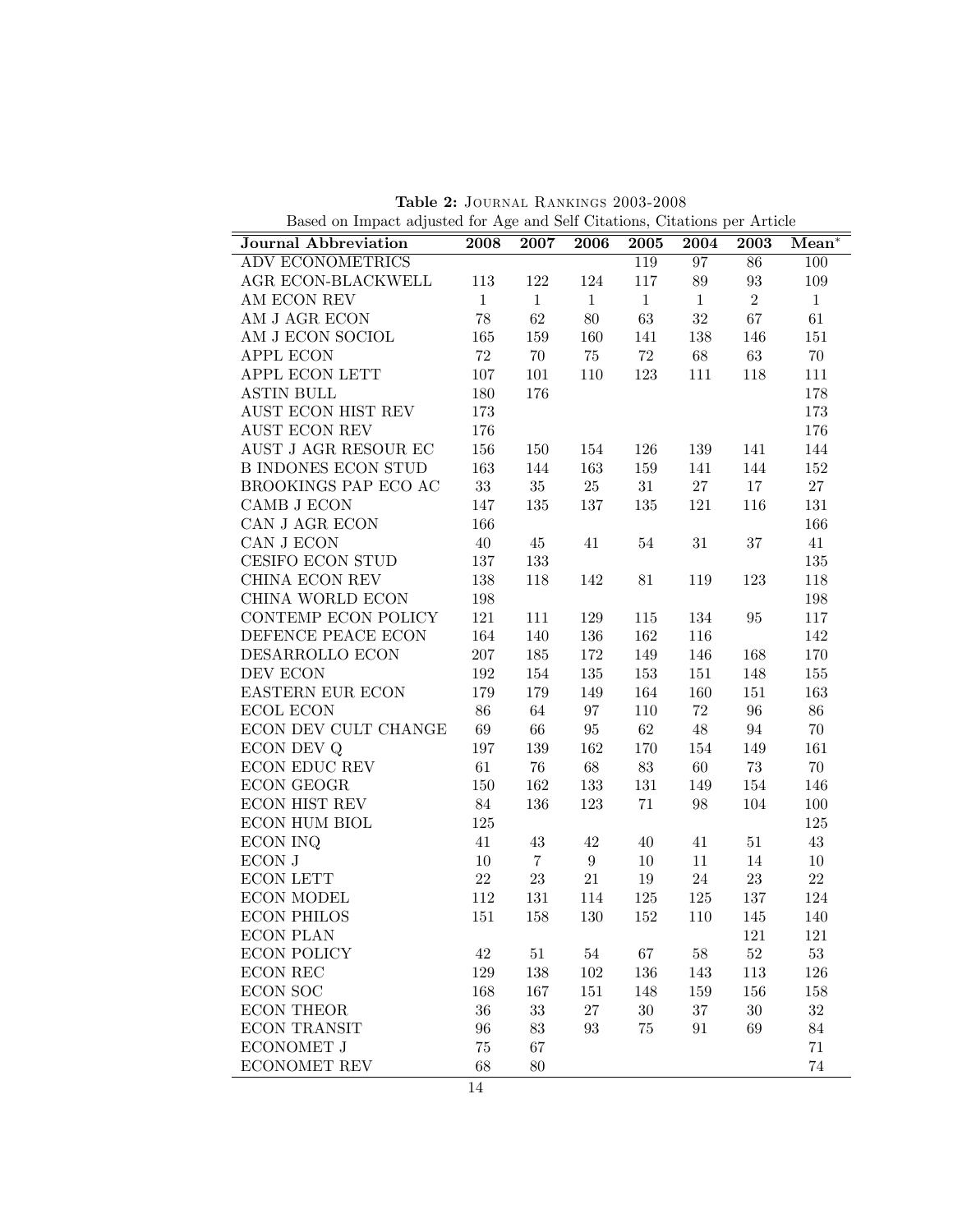Table 2 (cont'd) JOURNAL RANKINGS 2003-2008

| Journal Abbreviation    | 2008   | 2007              | 2006             | 2005              | 2004           | 2003           | $Mean^*$       |
|-------------------------|--------|-------------------|------------------|-------------------|----------------|----------------|----------------|
| <b>ECONOMET THEOR</b>   | 43     | 38                | 40               | 35                | 34             | 26             | 36             |
| <b>ECONOMETRICA</b>     | 3      | $\overline{4}$    | $\boldsymbol{3}$ | $\overline{4}$    | $\overline{4}$ | $\overline{4}$ | $\overline{4}$ |
| <b>ECONOMICA</b>        | 60     | 60                | $53\,$           | $55\,$            | $54\,$         | 66             | $58\,$         |
| ECONOMIST-NETHERLAND    | 144    | 157               | 117              | 137               | 130            | 140            | 137            |
| <b>EKON CAS</b>         | 206    | 185               | 168              | 171               | 170            | 152            | 175            |
| <b>EKON SAMF TIDSKR</b> | 208    | 185               | 174              | 171               | 166            | 157            | 176            |
| EMERG MARK FINANC TR    | 162    | 151               | 152              | 156               |                |                | 155            |
| <b>EMPIR ECON</b>       | 89     | 91                |                  |                   |                |                | 90             |
| <b>ENERG ECON</b>       | 105    | $\boldsymbol{93}$ | 122              | 144               | 129            | 138            | 120            |
| <b>ENERG J</b>          | 87     | 74                | 91               | 91                | 112            | 75             | 87             |
| ENVIRON RESOUR ECON     | 85     | 85                | 86               | 85                | 94             | 89             | 87             |
| EUR ECON REV            | 16     | $16\,$            | 12               | 13                | 8              | 11             | 12             |
| EUR J HIST ECON THOU    | 201    | 156               |                  |                   |                |                | 177            |
| EUR REV AGRIC ECON      | 148    | 146               | 148              | 132               | 76             | 136            | 128            |
| EURASIAN GEOGR ECON     |        |                   | 171              | 157               | 165            | 167            | 165            |
| EUROPE-ASIA STUD        | 205    | 103               | 155              | 90                | 164            | 155            | 140            |
| <b>EXP ECON</b>         | $58\,$ | 48                | 70               |                   |                |                | 58             |
| <b>EXPLOR ECON HIST</b> | $55\,$ | 82                | 74               | 57                | 93             | 85             | 73             |
| FED RESERVE BANK ST     | 70     |                   |                  |                   |                |                | $70\,$         |
| FEM ECON                | 175    | 161               | 164              | 155               | 152            | 133            | 156            |
| FINANZARCHIV            | 127    |                   |                  |                   |                |                | 127            |
| FISC STUD               | 123    | 109               | 105              | 106               | 135            | 110            | 114            |
| FOOD POLICY             | 142    | 149               | 143              | 121               | 92             | 139            | 129            |
| <b>FUTURES</b>          | 188    | 177               | 161              | 171               | 161            | 159            | 169            |
| <b>GAME ECON BEHAV</b>  | $20\,$ | 24                | 19               | 17                | $20\,$         | 24             | 21             |
| GENEVA PAP R I THEOR    |        |                   | 134              | 167               |                |                | 150            |
| GENEVA RISK INS REV     | 171    | 180               | 174              |                   |                |                | 175            |
| HACIENDA PUBLICA ESP    | 193    |                   |                  |                   |                |                | 193            |
| HEALTH ECON             | 76     | 90                | 82               | 76                | 84             | 100            | 84             |
| HIST POLIT ECON         | 199    |                   |                  |                   |                | 163            | 180            |
| HITOTSUB J ECON         | 182    | 182               | 169              | 169               | 156            | 150            | 168            |
| <b>IMF STAFF PAPERS</b> | 65     | $63\,$            | 64               | 61                | $50\,$         | 46             | $58\,$         |
| IND CORP CHANGE         | 135    | 121               | 120              | 79                | 95             |                | 108            |
| <b>INDEP REV</b>        | 169    | 165               |                  |                   |                |                | 167            |
| INF ECON POLICY         | 159    | 152               | 99               | 120               | 133            | 128            | 130            |
| <b>INSUR MATH ECON</b>  | 158    | 163               | 126              | 138               | 142            | 142            | 144            |
| INT ECON REV            | 18     | 17                | 14               | 15                | 17             | 20             | $17\,$         |
| INT J FORECASTING       | 103    | 120               | 107              | 94                | 106            | 87             | 102            |
| INT J GAME THEORY       | $83\,$ | $79\,$            | $55\,$           | $51\,$            | 65             | $78\,$         | 67             |
| INT J IND ORGAN         | 44     | 41                | 32               | $46\,$            | $49\,$         | 47             | $43\,$         |
| INT J TRANSP ECON       | 195    | 175               |                  |                   |                |                | 185            |
| INT REV LAW ECON        | 116    | 108               | 98               | $\boldsymbol{93}$ | 117            | 114            | 107            |
| INT TAX PUBLIC FINAN    | 74     | 77                | 88               | 74                | $73\,$         | 64             | 75             |
| <b>INVEST ECON-MEX</b>  | 194    |                   |                  |                   |                |                | 194            |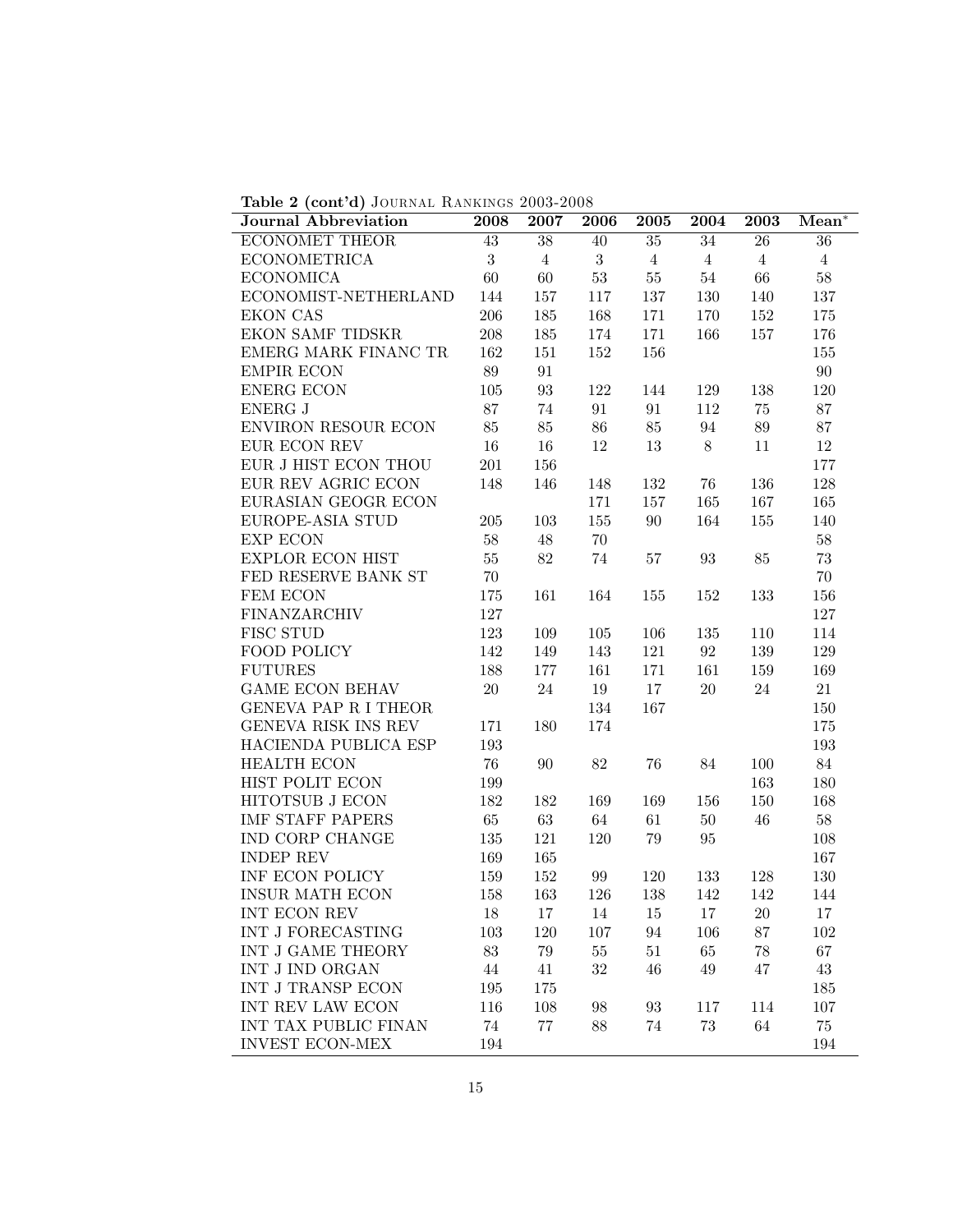Table 2 (cont'd) JOURNAL RANKINGS 2003-2008

| <b>Journal Abbreviation</b> | 2008              | 2007             | 2006           | 2005             | 2004    | 2003           | $Mean^*$         |
|-----------------------------|-------------------|------------------|----------------|------------------|---------|----------------|------------------|
| INVEST ECON-SPAIN           | 181               | 173              |                |                  |         |                | 177              |
| <b>J ACCOUNT ECON</b>       | $77\,$            | $75\,$           | 44             | 66               | $86\,$  | $38\,$         | $62\,$           |
| <b>J AFR ECON</b>           | $139\,$           | $124\,$          | 125            | 130              | $88\,$  | 107            | 118              |
| <b>J AGR ECON</b>           | 155               | 153              | 144            | 134              | 123     | 125            | $138\,$          |
| <b>J AGR RESOUR ECON</b>    | 145               | 143              | 128            | 128              | 100     | 132            | $128\,$          |
| <b>J AGRAR CHANGE</b>       | 183               |                  |                |                  |         |                | 183              |
| <b>J APPL ECON</b>          | 170               | 181              |                |                  |         |                | 175              |
| <b>J APPL ECONOM</b>        | $32\,$            | ${\bf 26}$       | $38\,$         | $34\,$           | $36\,$  | $29\,$         | $32\,$           |
| <b>J BANK FINANC</b>        | $56\,$            | $42\,$           | $52\,$         | $43\,$           | $38\,$  | $33\,$         | 43               |
| <b>J BUS ECON STAT</b>      | $30\,$            | $32\,$           | $26\,$         | $22\,$           | $25\,$  | 21             | $26\,$           |
| <b>J COMMON MARK STUD</b>   |                   |                  |                |                  | 145     |                | 145              |
| <b>J COMP ECON</b>          | 64                | $65\,$           | 84             | 49               | 67      | $57\,$         | $63\,$           |
| <b>J DEV ECON</b>           | $23\,$            | $19\,$           | $23\,$         | $24\,$           | $15\,$  | $25\,$         | $21\,$           |
| $J$ DEV STUD                | 95                | 87               | $77\,$         |                  |         |                | $86\,$           |
| <b>J ECON</b>               | $98\,$            | $125\,$          | $90\,$         | 96               | 103     | 129            | 106              |
| <b>J ECON BEHAV ORGAN</b>   | $29\,$            | $25\,$           | $33\,$         | $26\,$           | $33\,$  | $40\,$         | $31\,$           |
| <b>J ECON DYN CONTROL</b>   | $28\,$            | $34\,$           | $31\,$         | $29\,$           | $39\,$  | $27\,$         | $31\,$           |
| <b>J ECON EDUC</b>          | 136               | 132              | 116            | 124              | $82\,$  | 120            | 117              |
| <b>J ECON GEOGR</b>         | 100               | 137              | $76\,$         | 100              | 126     |                | 106              |
| <b>J ECON GROWTH</b>        | $26\,$            | $30\,$           | $34\,$         | 27               | $29\,$  | $34\,$         | $30\,$           |
| <b>J ECON HIST</b>          | $38\,$            | $46\,$           | $49\,$         | $42\,$           | 61      | 41             | 46               |
| <b>J ECON ISSUES</b>        | 174               | 164              | 153            | 151              | 148     | 143            | 155              |
| <b>J ECON LIT</b>           | $13\,$            | $10\,$           | 11             | $\boldsymbol{9}$ | 14      | 12             | 11               |
| J ECON MANAGE STRAT         | $54\,$            | $39\,$           | $35\,$         | 45               | 47      | $60\,$         | $46\,$           |
| <b>J ECON PERSPECT</b>      | 11                | $\boldsymbol{9}$ | $\overline{7}$ | 12               | $\,6\,$ | $\overline{7}$ | $8\,$            |
| <b>J ECON POLICY REFORM</b> | 190               |                  |                |                  |         |                | 190              |
| <b>J ECON PSYCHOL</b>       | 102               | 97               | 100            | 92               | 114     | $105\,$        | 101              |
| <b>J ECON SURV</b>          | $82\,$            | $78\,$           | 108            | 109              | 124     | 126            | 103              |
| <b>J ECON THEORY</b>        | $8\,$             | $12\,$           | $\,6\,$        | $\,6\,$          | 12      | $16\,$         | $\boldsymbol{9}$ |
| <b>J ECONOMETRICS</b>       | 14                | 11               | $18\,$         | $18\,$           | $10\,$  | 6              | 12               |
| <b>J ENVIRON ECON MANAG</b> | $59\,$            | $52\,$           | $51\,$         | 47               | $43\,$  | 54             | $51\,$           |
| <b>J EUR ECON ASSOC</b>     | 19                | 22               |                |                  |         |                | $20\,$           |
| <b>J EVOL ECON</b>          | 149               | 130              | $131\,$        | 97               | 132     | 91             | 120              |
| <b>J FINANC ECON</b>        | 15                | $15\,$           | $15\,$         | $14\,$           | 19      | 10             | 14               |
| J FINANC QUANT ANAL         | $63\,$            | $53\,$           | $59\,$         | 48               | $56\,$  | 44             | $53\,$           |
| <b>J FOREST ECON</b>        | 177               | 172              |                |                  |         |                | 174              |
| J HEALTH ECON               | 31                | 47               | $36\,$         | 39               | 40      | 70             | 42               |
| <b>J HOUS ECON</b>          | 122               | 148              | $87\,$         | 86               | 90      | 112            | 105              |
| <b>J HUM RESOUR</b>         | $27\,$            | $27\,$           | 24             | $32\,$           | $23\,$  | $31\,$         | $27\,$           |
| <b>J IND ECON</b>           | $49\,$            | $\,29$           | ${\bf 28}$     | $50\,$           | 46      | $43\,$         | 40               |
| <b>J INST THEOR ECON</b>    | 108               | 116              | 71             | 101              | 107     | 97             | 99               |
| <b>J INT ECON</b>           | 12                | 13               | 17             | 16               | $13\,$  | 13             | 14               |
| <b>J JPN INT ECON</b>       | $\boldsymbol{99}$ | 95               | 106            | $80\,$           | 81      | 71             | 88               |
| <b>J LABOR ECON</b>         | $25\,$            | $20\,$           | $20\,$         | 28               | 22      | $28\,$         | 24               |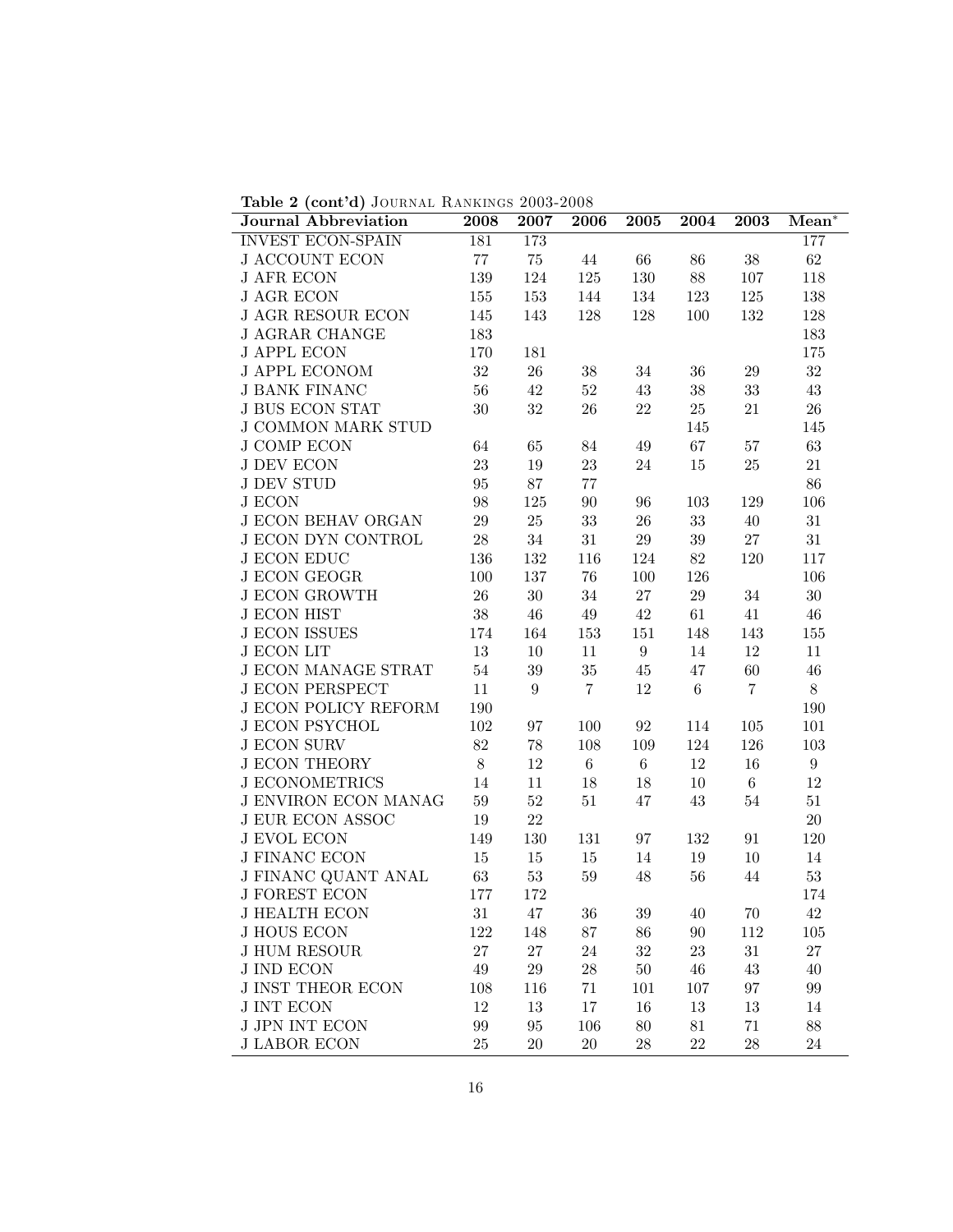Table 2 (cont'd) JOURNAL RANKINGS 2003-2008

| Journal Abbreviation        | 2008             | 2007   | $20\overline{06}$ | 2005           | 2004             | 2003             | $Mean^*$       |
|-----------------------------|------------------|--------|-------------------|----------------|------------------|------------------|----------------|
| <b>J LABOR ECON</b>         | $25\,$           | $20\,$ | $20\,$            | $28\,$         | 22               | $28\,$           | 24             |
| <b>J LAW ECON</b>           | $46\,$           | 37     | 43                | 41             | 44               | 42               | $42\,$         |
| <b>J LAW ECON ORGAN</b>     | $48\,$           | $36\,$ | 47                | $33\,$         | $51\,$           | 39               | 42             |
| <b>J MACROECON</b>          | 91               | 104    | 111               | 107            | 108              | 106              | 104            |
| <b>J MATH ECON</b>          | $80\,$           | 73     | $50\,$            | $58\,$         | 69               | 77               | 67             |
| <b>J MEDIA ECON</b>         | 200              | 185    | 173               | 147            | 171              | 162              | 172            |
| <b>J MONETARY ECON</b>      | $\,6\,$          | 8      | $8\,$             | $\overline{7}$ | 5 <sup>1</sup>   | $5\phantom{.0}$  | $6\phantom{.}$ |
| <b>J MONEY CREDIT BANK</b>  | 21               | 28     | 29                | $21\,$         | $28\,$           | 15               | $23\,$         |
| J POLICY ANAL MANAG         | 90               | 129    |                   |                |                  |                  | 108            |
| <b>J POLICY MODEL</b>       | 131              | 119    | 119               | 140            | 122              | 131              | 127            |
| <b>J POLICY REFORM</b>      | 160              |        |                   |                |                  |                  | 160            |
| <b>J POLIT ECON</b>         | $\overline{4}$   | 3      | $\overline{4}$    | 3              | $\boldsymbol{3}$ | $\boldsymbol{3}$ | $\mathbf{3}$   |
| <b>J POPUL ECON</b>         | $53\,$           | 69     | 60                | 69             | $83\,$           | $88\,$           | 69             |
| J POST KEYNESIAN EC         | 191              | 170    | 147               | 158            | 144              | 119              | 153            |
| <b>J PROD ANAL</b>          | 117              | 92     | 112               | 89             | 99               | 99               | 101            |
| <b>J PUBLIC ECON</b>        | $\boldsymbol{9}$ | 14     | 13                | 11             | 16               | 18               | 13             |
| <b>J REAL ESTATE FINANC</b> | 97               | 106    | 78                | 68             | 104              | 74               | $87\,$         |
| <b>J REAL ESTATE RES</b>    | 161              |        |                   |                |                  |                  | 161            |
| <b>J REGIONAL SCI</b>       | 115              | 99     |                   |                |                  |                  | 107            |
| <b>J REGUL ECON</b>         | 109              | 105    | $37\,$            | $98\,$         | 102              | 61               | 80             |
| <b>J RISK INSUR</b>         | 140              | 127    | 94                | 116            | 96               | 115              | 114            |
| <b>J RISK UNCERTAINTY</b>   | 51               | $59\,$ | $48\,$            | $53\,$         | 59               | 68               | 56             |
| <b>J TRANSP ECON POLICY</b> | 141              | 81     | 141               | 127            | 136              | 117              | 122            |
| <b>J URBAN ECON</b>         | 34               | 31     | $30\,$            | $36\,$         | 42               | 48               | $36\,$         |
| <b>J WORLD TRADE</b>        |                  |        |                   | 129            | 150              | 161              | 146            |
| JAHRB NATL STAT             | 172              | 141    | 156               | 139            | 137              | 135              | 146            |
| JCMS-J COMMON MARK S        | 101              | 145    | 145               | 150            |                  |                  | 134            |
| JPN ECON REV                | 128              | 123    | 115               | 113            | 127              | 127              | 122            |
| <b>JPN WORLD ECON</b>       | 154              | 147    | 118               | 142            | 115              | 103              | 128            |
| <b>KYKLOS</b>               | 114              | 96     | 127               | 95             | 85               | 102              | 102            |
| <b>LABOUR ECON</b>          | 50               | 54     | 61                | 64             | 62               | 79               | 61             |
| <b>LAND ECON</b>            | 92               | 89     | 79                | $82\,$         | 75               | 83               | $83\,$         |
| MACROECON DYN               | 66               | 71     | 66                | $52\,$         | 70               | 35               | $58\,$         |
| MANCH SCH                   | 94               | 110    | 104               | 122            | 109              | 98               | 106            |
| MATH FINANC                 | 110              | 107    | 92                | 102            | 71               | 84               | 93             |
| NATL TAX J                  | $57\,$           | 61     | $46\,$            | $37\,$         | $52\,$           | 36               | 47             |
| NBER MACROECON ANNA         |                  |        |                   | 23             | 21               | 22               | 22             |
| NEW ENGL ECON REV           |                  |        | 121               | 165            | 153              | 108              | 135            |
| NEW POLIT ECON              | 187              | 183    | 159               | 161            |                  |                  | 172            |
| <b>OPEN ECON REV</b>        | 124              | 142    | 109               | 146            | 147              | 134              | 133            |
| OXFORD B ECON STAT          | $52\,$           | $55\,$ | 63                | 70             | $55\,$           | $56\,$           | $58\,$         |
| <b>OXFORD ECON PAP</b>      | $39\,$           | $50\,$ | 45                | 65             | $53\,$           | $50\,$           | $50\,$         |
| OXFORD REV ECON POL         | 67               | 86     | 73                | 87             | 78               | 81               | 78             |
| PAC ECON REV                | 152              | 115    |                   |                |                  |                  | 132            |
| POLIT EKON                  | 202              | 185    | 165               | 171            | 168              | 32               | 134            |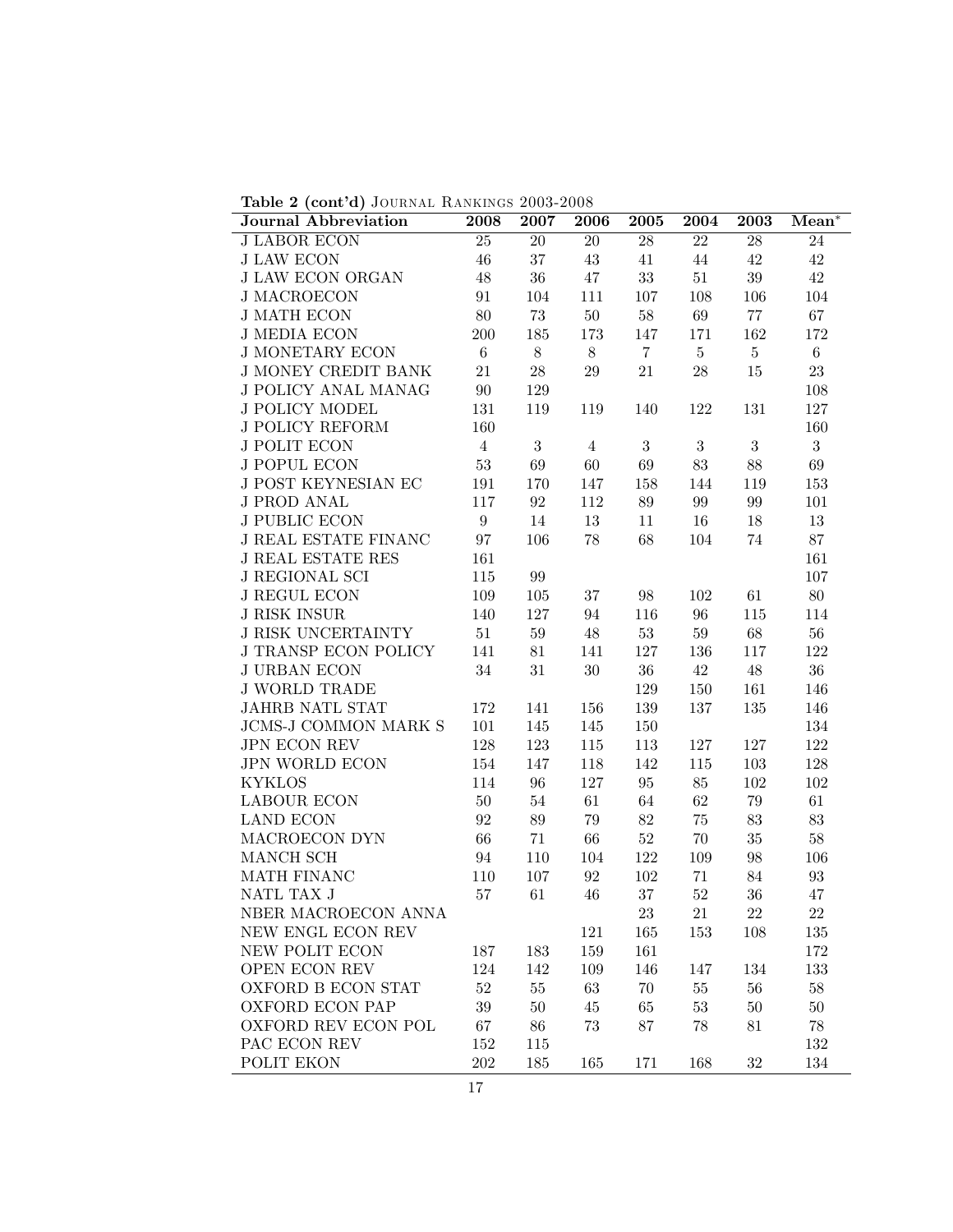|  | Table 2 (cont'd) JOURNAL RANKINGS 2003-2008 |  |
|--|---------------------------------------------|--|
|--|---------------------------------------------|--|

| Journal Abbreviation                       | 2008              | 2007           | 2006           | 2005             | 2004             | 2003             | $Mean^*$       |
|--------------------------------------------|-------------------|----------------|----------------|------------------|------------------|------------------|----------------|
| PORT ECON J                                | $157\,$           | 128            |                |                  |                  |                  | 142            |
| POST-COMMUNIST ECON                        | 189               | 166            | 157            | 166              | 171              | 160              | 168            |
| POST-SOV AFF                               | $203\,$           | 174            | $167\,$        | 145              | $162\,$          | 165              | 168            |
| POST-SOV GEOGR ECON                        |                   |                |                |                  | 118              | 124              | 121            |
| PUBLIC CHOICE                              | $45\,$            | 44             | $58\,$         | 59               | $45\,$           | $53\,$           | $50\,$         |
| Q J ECON                                   | $\overline{2}$    | $\overline{2}$ | $\overline{2}$ | $\overline{2}$   | $\overline{2}$   | $\mathbf{1}$     | $\overline{2}$ |
| QME-QUANT MARK ECON                        | $130\,$           |                |                |                  |                  |                  | 130            |
| <b>QUANT FINANC</b>                        | 118               | 126            | 85             | 114              |                  |                  | 110            |
| RAND J ECON                                | 17                | 18             | $16\,$         | $20\,$           | $18\,$           | 19               | $18\,$         |
| REAL ESTATE ECON                           | 126               | 134            | $83\,$         | 99               | 120              | 90               | 107            |
| REG SCI URBAN ECON                         | $62\,$            | $57\,$         | $72\,$         | 60               | 66               | $\sqrt{65}$      | $63\,$         |
| RESOUR ENERGY ECON                         | 111               | 112            | 101            | 103              | 113              | 109              | 108            |
| REV AGR ECON                               | 133               | 155            | 146            | 133              |                  |                  | 141            |
| REV DEV ECON                               | 120               | 113            |                |                  |                  |                  | 116            |
| REV ECON APL-SPAIN                         | 185               |                |                |                  |                  |                  | 185            |
| REV ECON DYNAM                             | 24                | 21             | 22             | 25               | $35\,$           | 45               | 28             |
| REV ECON POLIT                             | 184               | 168            |                |                  |                  |                  | 176            |
| REV ECON STAT                              | $\,7$             | $\,6$          | $10\,$         | $8\,$            | $\boldsymbol{9}$ | $\boldsymbol{9}$ | $8\,$          |
| REV ECON STUD                              | $\bf 5$           | $\bf 5$        | $\bf 5$        | $\bf 5$          | $\overline{7}$   | $8\,$            | $\,6$          |
| REV ETUD COMP EST-O                        | $\,204$           | 185            | 170            | 171              | 169              | 164              | 177            |
| REV INCOME WEALTH                          | $81\,$            | $84\,$         | 62             | $78\,$           | 77               | $76\,$           | 76             |
| REV IND ORGAN                              | 106               | 88             | $67\,$         | $84\,$           | 87               | 58               | $80\,$         |
| REV INT POLIT ECON                         | 153               | 171            | 140            | 160              | $155\,$          | 158              | 156            |
| REV WORLD ECON                             | 104               | 114            | 132            | 108              | 158              |                  | 122            |
| S AFR J ECON                               | 146               | 160            | 139            | 154              | 140              | 147              | 147            |
| $\mathcal S$ AFR J ECON MANAG $\mathcal S$ | 186               |                |                |                  |                  |                  | 186            |
| <b>SCAND J ECON</b>                        | 37                | 49             | $39\,$         | 44               | $57\,$           | 55               | $46\,$         |
| <b>SCOT J POLIT ECON</b>                   | $\boldsymbol{93}$ | 100            | $96\,$         | $105\,$          | $105\,$          | 92               | $98\,$         |
| SMALL BUS ECON                             | 132               | 94             | 138            | 104              | 128              | 130              | 120            |
| <b>SOC CHOICE WELFARE</b>                  | 79                | 68             | 69             | $73\,$           | 74               | $82\,$           | 74             |
| <b>SOUTH ECON J</b>                        | $73\,$            | $72\,$         | $81\,$         | $77\,$           | 63               | $59\,$           | 70             |
| SPAN ECON REV                              | 134               |                |                |                  |                  |                  | 134            |
| STUD NONLINEAR DYN E                       | 143               | 117            | 113            | 112              | 131              | 101              | 119            |
| THEOR DECIS                                | 119               | 102            | 103            | 111              | 101              | 122              | 109            |
| TIJDSCHR ECON SOC GE                       | 178               | 178            | 150            | 168              | 163              | 166              | 167            |
| TRANSFORM BUS ECON                         | 208               | 185            |                |                  |                  |                  | 196            |
| TRIMEST ECON                               | 167               | 169            | 166            | 143              | 157              | 153              | 159            |
| WELTWIRTSKH ARCH                           |                   |                |                |                  | 79               | $72\,$           | $75\,$         |
| WORK EMPLOY SOC                            | 196               | 184            | 158            | 163              | 167              | 168              | 172            |
| WORLD BANK ECON REV                        | $35\,$            | 40             | $57\,$         | $38\,$           | 26               | 49               | 40             |
| WORLD BANK RES OBSER                       | 88                | 98             | 89             | 118              | 80               | 111              | 96             |
| WORLD DEV                                  | 47                | $58\,$         | $56\,$         | $56\,$           | $30\,$           | 62               | $50\,$         |
| WORLD ECON                                 | 71                | $56\,$         | 65             | 88               | 64               | 80               | 70             |
| Number of Journals                         | 209               | 191            | $1\,75$        | $\overline{175}$ | 172              | 169              | 219            |

**Geometric Mean**